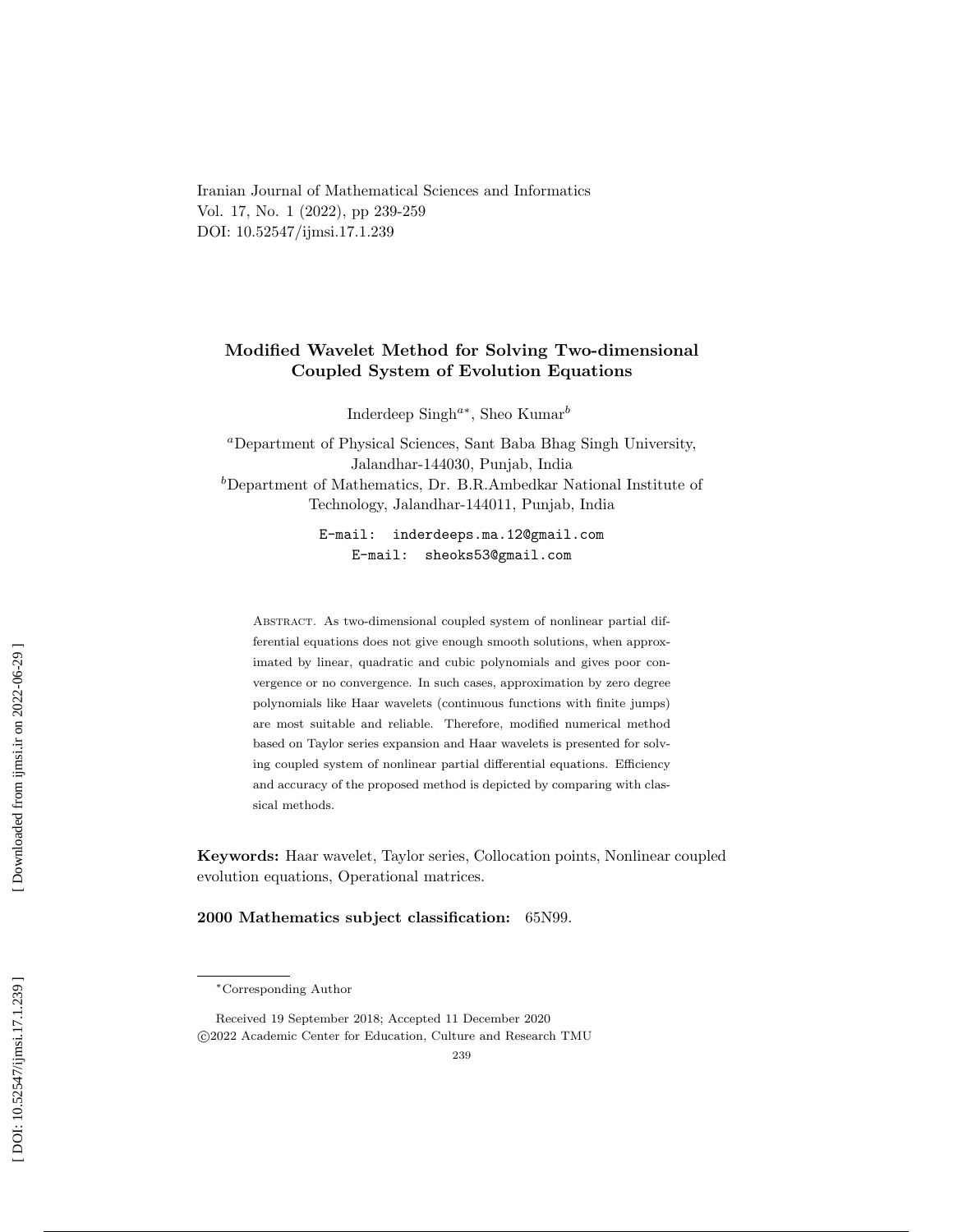#### 240 I. Singh, Sh. Kumar

### 1. INTRODUCTION

A system of nonlinear PDEs play a significant role in nonlinear physical science because they provide much physical information and more insight into the physical aspects of the problem and thus lead to further applications such as fluid mechanics, plasma physics, physical chemistry, biology, solid state physics, chemical kinematics and geochemistry. The motivation of this paper is to extend the analysis of the Haar wavelet collocation method to solve three different kinds of nonlinear coupled equations, namely, the  $(2 + 1)$ -dimensional coupled system of breaking soliton equations ([3], [12], [14]), Whitham-Broer-Kaup wave equations for dispersive long waves in the shallow water [1] and the variant Boussinesq equations [13].

During 19th century, wavelets were used in many applications of research and technology. Haar wavelet being discontinuous and non-differentiable, is the oldest mathematical tool for solving linear as well as nonlinear PDEs. It is used for solving differential and integral equations in many research papers such as [2], [6], [11], [15], [16], [17], [20], [21] and [22]. Efficient approaches are presented in [4], [5], [8] and [9] for solving nonlinear PDEs.

The rest of this paper is arranged as follow:

In Section 2, we simply provide the mathematical framework of the computational operational matrices based on Haar wavelet basis functions. In Section 3, in order to illustrate the method, three models arising in physics are investigated. Convergence of Haar wavelet method is discussed in Section 4 and convergence of quasilinearisation technique is presented in Section 5. In Section 6, numerical examples are solved to establish the efficiency and accuracy of the present method by comparing the numerical results with Adomain decomposition method (ADM) and finite difference method (FDM). Stability of the proposed method is discussed in Section 6. Finally, some conclusion and discussion are provided.

## 2. Haar wavelet

Haar functions are orthogonal family of switched rectangular waveforms where amplitudes can differ from one function to another. These are defined in  $[\alpha_1, \alpha_3]$  as below:

$$
H_i(x) = \begin{cases} 1, & \alpha_1 \leq x < \alpha_2, \\ -1, & \alpha_2 \leq x < \alpha_3, \\ 0, & \text{elsewhere,} \end{cases} \tag{2.1}
$$

where  $\alpha_1 = \frac{k}{m}$ ,  $\alpha_2 = \frac{k+0.5}{m}$  and  $\alpha_3 = \frac{k+1}{m}$ . Integer  $m = 2^j$ ,  $(j = 0, 1, 2, 3, 4, \dots, J)$ indicates the level of the wavelet, and  $k = 0, 1, 2, 3, \dots, m-1$  is the translation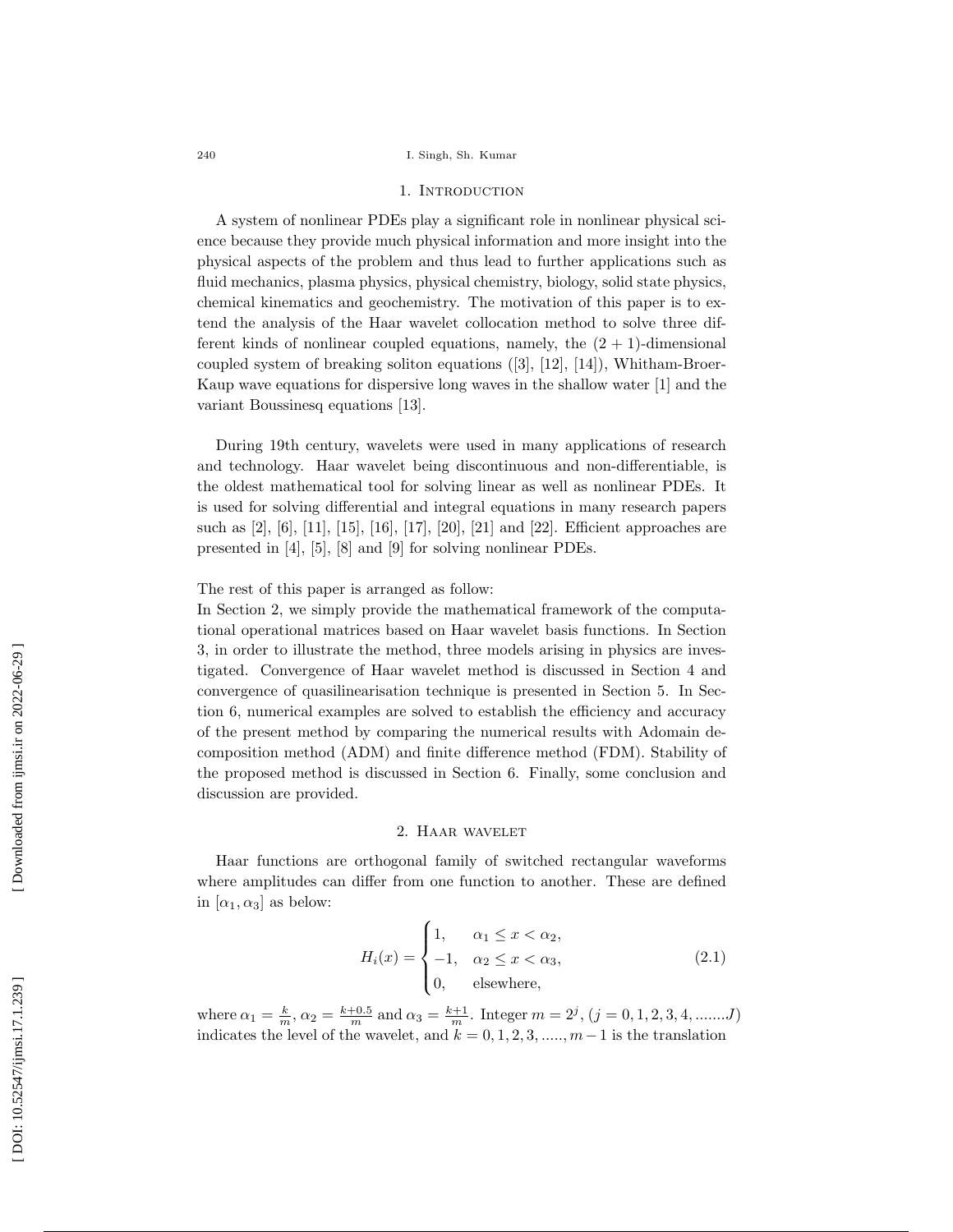parameter. Maximal level of resolution is J. The index  $i = m + k + 1$ . In case of minimal values,  $m = 1$ ,  $k = 0$  we have  $i = 2$ . The maximal value of i is  $i = 2M$ , where  $M = 2<sup>J</sup>$ .

Define the collocation points  $x_l = \frac{(l-0.5)}{2M}$  $\frac{(-0.5)}{2M}$ , where  $l = 1, 2, 3, ..., 2M$ . The operational matrix of integration, which is a  $2M \times 2M$  square matrix, is defined by the relations:

$$
P_{1,i}(x) = \begin{cases} x - \alpha_1, & x \in [\alpha_1, \beta_1), \\ \gamma_1 - x, & x \in [\beta_1, \gamma_1), \\ 0, & \text{elsewhere,} \end{cases}
$$
(2.2)

and

$$
P_{2,i}(x) = \begin{cases} \frac{1}{2}(x - \alpha_1)^2, & x \in [\alpha_1, \beta_1), \\ \frac{1}{4m^2} - \frac{1}{2}(\gamma_1 - x)^2, & x \in [\beta_1, \gamma_1), \\ \frac{1}{4m^2}, & x \in [\gamma_1, 1), \\ 0, & \text{elsewhere.} \end{cases}
$$
(2.3)

## 3. Applications

In this section, the modified Haar wavelet collocation method is used to find the approximate solutions of three kinds of coupled evolution equations, namely,  $(2 + 1)$ - dimensional coupled system of breaking soliton equations, Whitham-Broer-Kaup wave equations for dispersive long waves in the shallow water and the variant Boussinesq equations. The system of partial differential equations is converted into a system of nonlinear ordinary differential equations by using some wave transformations and apply quasilinearisation technique to convert a system of nonlinear ordinary differential equations into a system of linear ordinary differential equations and then apply Haar wavelet collocation method to solve such linear system of ordinary differential equations. All the equations discussed in this paper have non-linear phrases of power type.

### 3.1  $(2+1)$ - dimensional system of breaking soliton equations described in [12]:

 $(2 + 1)$ - dimensional interaction of a Riemann wave propagating along the y–axis with a long wave along the x-axis is represented as

$$
\begin{cases} u_t + au_{xxy} + 4auv_x + 4au_x v = 0, \\ u_y = v_x, \end{cases}
$$
\n(3.1)

where  $a$  is known constant.

Using wave variable transformation

$$
\begin{cases}\n u(x, y, t) = u(\xi), \\
 v(x, y, t) = v(\xi), \quad \xi = x + y - \eta t.\n\end{cases}
$$
\n(3.2)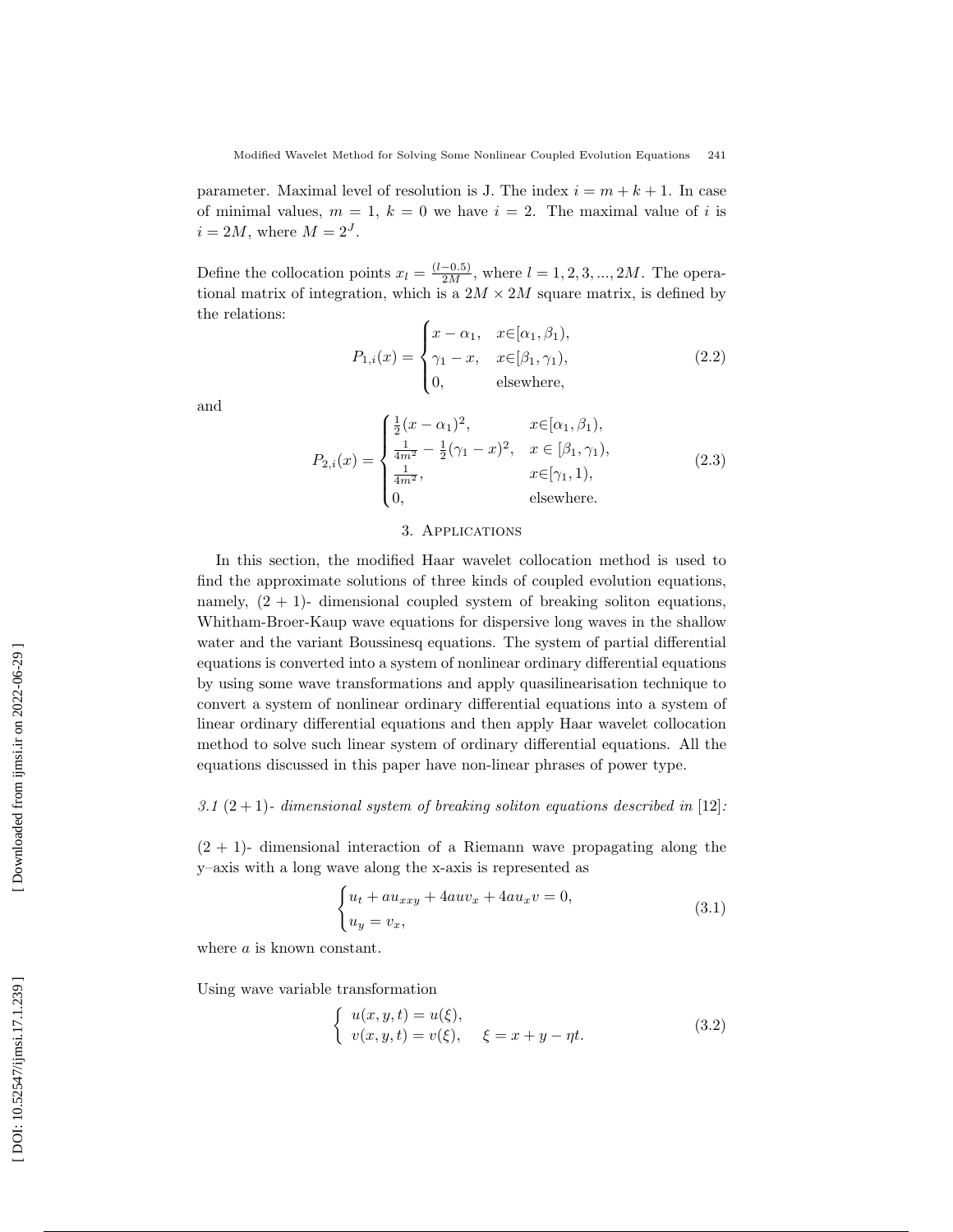242 I. Singh, Sh. Kumar

From (3.1), we obtain

$$
\begin{cases}\n-\eta u'(\xi) + au'''(\xi) + 4au(\xi)v'(\xi) + 4au'(\xi)v(\xi) = 0, \\
u'(\xi) = v'(\xi).\n\end{cases}
$$
\n(3.3)

Integrating the second equation of  $(3.3)$  with respect to  $\xi$ , and for simplicity, considering the constants of integration equal to zero, we obtain

$$
u(\xi) = v(\xi). \tag{3.4}
$$

Substituting  $(3.4)$  into first equation of  $(3.3)$  and integrating one time, we obtain

$$
-\eta u(\xi) + 4au^2(\xi) + au''(\xi) = 0.
$$
\n(3.5)

After simplification, from (3.5), we obtain

$$
au''(\xi) = \eta u(\xi) - 4au^2(\xi),
$$
\n(3.6)

with initial conditions obtained from exact solutions. The exact solutions of (3.6) are finding by using tanh–coth method combined with Riccati equation as discussed in [3] and [14]. Choosing the initial value approximation say  $u_0(\xi)$ . Comparing the Equation (3.6) with

$$
u''(\xi) = F(\xi, u(\xi), u'(\xi)).
$$
\n(3.7)

We have  $F(\xi, u(\xi), u'(\xi)) = \frac{1}{a} \left[ \eta u(\xi) - 4au^2(\xi) \right]$ . Expanding the nonlinear function F around the initial approximation  $u_0(\xi)$ , using Taylor series up to two terms, to linearize the nonlinear term. From (3.7), we obtain

$$
u''(\xi) = F[u'_0(\xi), u_0(\xi), \xi] + \left[u(\xi) - u_0(\xi)\right] \frac{dF}{du_0} [u'_0(\xi), u_0(\xi), \xi] + \left[u'(\xi) - u'_0(\xi)\right] \frac{dF}{du'_0} [u'_0(\xi), u_0(\xi), \xi]. \quad (3.8)
$$

Applying (3.8) in (3.6), we obtain

$$
au''(\xi) = \left[\eta u_0(\xi) - 4au_0^2(\xi)\right] + (u(\xi) - u_0(\xi))(\eta - 8au_0(\xi)).\tag{3.9}
$$

After simplification, from (3.9), we obtain

$$
au''(\xi) - (\eta - 8u_0(\xi))u(\xi) = 4au_0^2(\xi). \tag{3.10}
$$

Consider the Haar wavelet approximation

$$
u''(\xi) = \sum_{i=1}^{2M} a_i \mathcal{H}_i(\xi),
$$
\n(3.11)

and integrating (3.11), twice with respect to  $\xi$ , from 0 to  $\xi$ , we obtain

$$
u'(\xi) = u'(0) + \sum_{i=1}^{2M} a_i \mathcal{P}_{1,i}(\xi), \qquad (3.12)
$$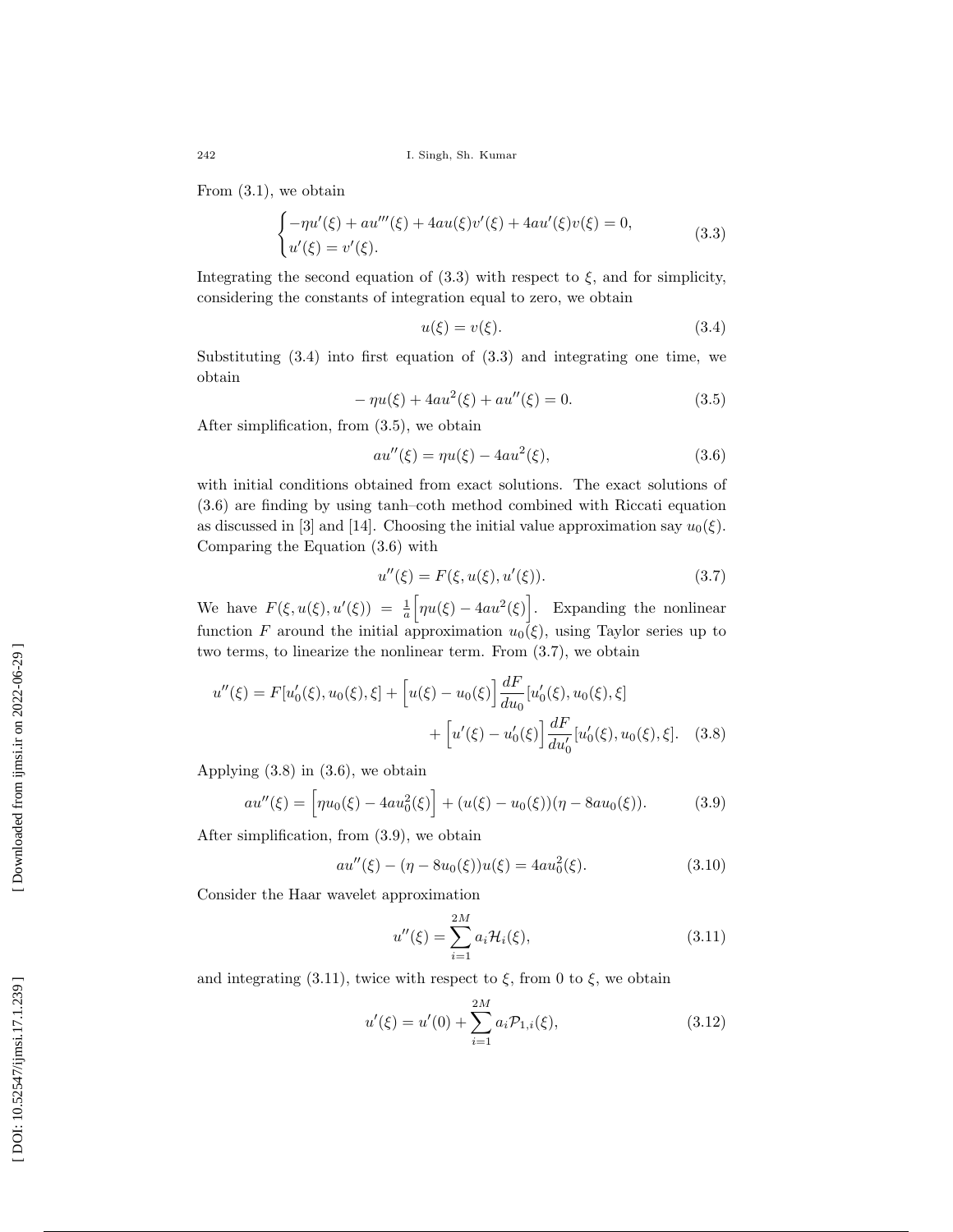and

$$
u(\xi) = u(0) + \xi u'(0) + \sum_{i=1}^{2M} a_i \mathcal{P}_{2,i}(\xi).
$$
 (3.13)

From  $(3.10)$ ,  $(3.11)$ ,  $(3.12)$  and  $(3.13)$ , we obtain the system of algebraic equations. After solving such system of algebraic equations, we obtain wavelet coefficients. The approximate solution of  $(3.9)$ , say  $u_1(\xi)$  is obtained by substituting the wavelet coefficients into (3.13). Repeating the above procedure for  $u_1(\xi)$ , we obtain approximate solution say  $u_2(\xi)$ . The accuracy of the approximate solution is increases by repeating the above process. To illustrate the efficiency and accuracy, these approximation results are compared with exact solutions given in [3] and [14]. These solutions were obtained with the aid of tanh–coth method combined with Riccati equations.

### 3.2 Whitham-Broer-Kaup model:

Whitham-Broer-Kaup model for dispersive long waves in the shallow water small-amplitude regime is given by

$$
\begin{cases} u_t + uu_x + v_x + bu_{xx} = 0, \\ v_t - (uv)_x - bv_{xx} + cu_{xxx} = 0, \end{cases}
$$
 (3.14)

where  $u = u(x,t)$  is the field of horizontal velocity,  $v = v(x,t)$  is the height that deviates from the equilibrium position of the liquid and  $b$ ,  $c$  are constants which are represented in different diffusion powers. Using the wave variable transformation  $u(x,t) = u(\xi)$  and  $v(x,t) = v(\xi)$ ,  $\xi = x - \delta t$ , the system of partial differential equations is converted into the following system of ordinary differential equation

$$
\begin{cases}\n-\delta u' + uu' + v' + bu'' = 0, \\
-\delta v' + (uv)' - bv'' + cu''' = 0.\n\end{cases}
$$
\n(3.15)

Solving the first equation of (3.15) for the function  $v = v(\xi)$ , we obtain the relation

$$
v = \delta u - \frac{1}{2}u^2 - bu'.
$$
 (3.16)

Substituting  $(3.16)$  in the second equation of  $(3.15)$ , we obtain the following ordinary differential equation

$$
(b2 + c)u'' - \frac{1}{2}u3 + \frac{3}{2}u2 - \delta2u = 0.
$$
 (3.17)

The exact solutions of (3.17) are finding by using  $\frac{G'}{G}$  $\frac{G'}{G}$  expansion method as discussed in [1].

Comparing the Equation (3.17) with

$$
u''(\xi) = F(\xi, u(\xi), u'(\xi)),
$$
\n(3.18)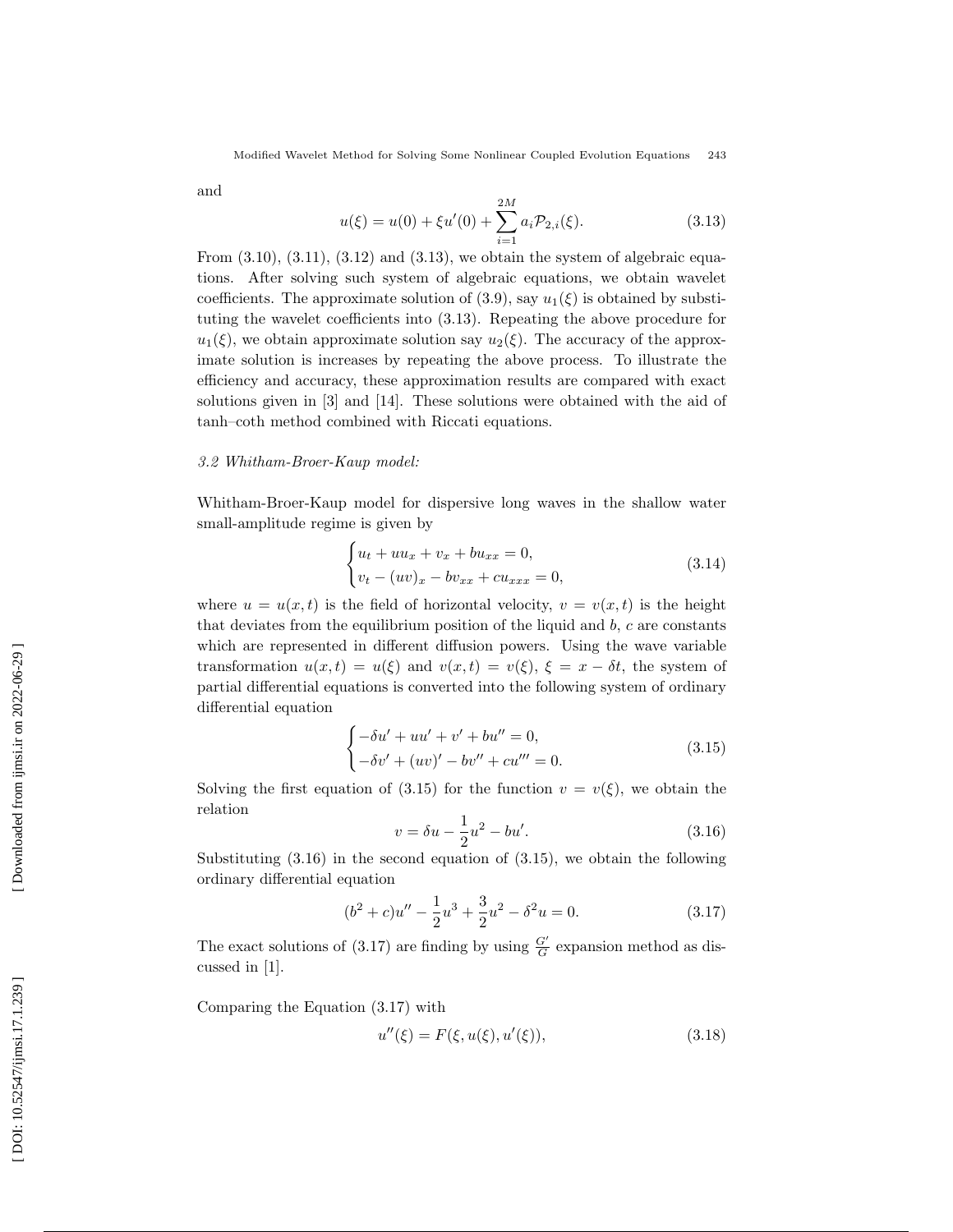where  $F$  ia a nonlinear function in term of  $u$  and  $u'$ . The value of  $F$  in this case is  $F(\xi, u(\xi), u'(\xi)) = \frac{1}{(b^2+c)} \left[ \delta^2 u(\xi) - \frac{3}{2} u^2(\xi) + \frac{1}{2} u^3 \right]$ . Expanding the nonlinear function F around initial approximation say  $u_0(\xi)$ , using Taylor series up to two terms, to linearize the nonlinear term. From (3.18), we obtain

$$
u''(\xi) = F[u'_0(\xi), u_0(\xi), \xi] + \left[u(\xi) - u_0(\xi)\right] \frac{dF}{du_0} [u'_0(\xi), u_0(\xi), \xi] + \left[u'(\xi) - u'_0(\xi)\right] \frac{dF}{du'_0} [u'_0(\xi), u_0(\xi), \xi]. \quad (3.19)
$$

Applying  $(3.19)$  in  $(3.18)$ , we obtain

$$
(b2 + c)u''(\xi) = \left[\frac{1}{2}u_03 - \frac{3}{2}u_02 + \delta2u_0\right] + (u(\xi) - u_0(\xi))\left(\frac{3}{2}u_02 - 3u_0 + \delta2\right).
$$
\n(3.20)

After simplification, from (3.20), we obtain

$$
(b2 + c)u''(\xi) - (\frac{3}{2}u_02 - 3u_0 + \delta2) = -u_03 + \frac{3}{2}u_02.
$$
 (3.21)

Consider the Haar wavelet approximation

$$
u''(\xi) = \sum_{i=1}^{2M} a_i \mathcal{H}_i(\xi),
$$
\n(3.22)

and integrating (3.22), twice with respect to  $\xi$ , from 0 to  $\xi$ , we obtain

$$
u'(\xi) = u'(0) + \sum_{i=1}^{2M} a_i \mathcal{P}_{1,i}(\xi),
$$
\n(3.23)

and

$$
u(\xi) = u(0) + \xi u'(0) + \sum_{i=1}^{2M} a_i \mathcal{P}_{2,i}(\xi).
$$
 (3.24)

From  $(3.21)$ ,  $(3.22)$ ,  $(3.23)$  and  $(3.24)$ , we obtain the system of algebraic equations. After solving such system of algebraic equations, we obtain wavelet coefficients. The approximate solution of  $(3.20)$ , say  $u_1(\xi)$  is obtained by substituting the wavelet coefficients into (3.24). Repeating the above procedure for  $u_1(\xi)$ , we obtain approximate solution say  $u_2(\xi)$ . The accuracy of the approximate solution is increases by repeating the above process. By substituting the values of  $u(x,t)$  into (3.16), we obtain solution  $v(x,t)$ . To illustrate the efficiency and accuracy of the proposed method, these approximate solutions are compared with exact solutions given in [1] and are given by

$$
u(x,t) = \frac{\delta(A+B)\left(1+\tanh\left(\frac{\delta(x-\delta t)}{2\sqrt{b^2+c}}\right)\right)}{\left(B+A\tanh\left(\frac{\delta(x-\delta t)}{2\sqrt{b^2+c}}\right)\right)},
$$
\n(3.25)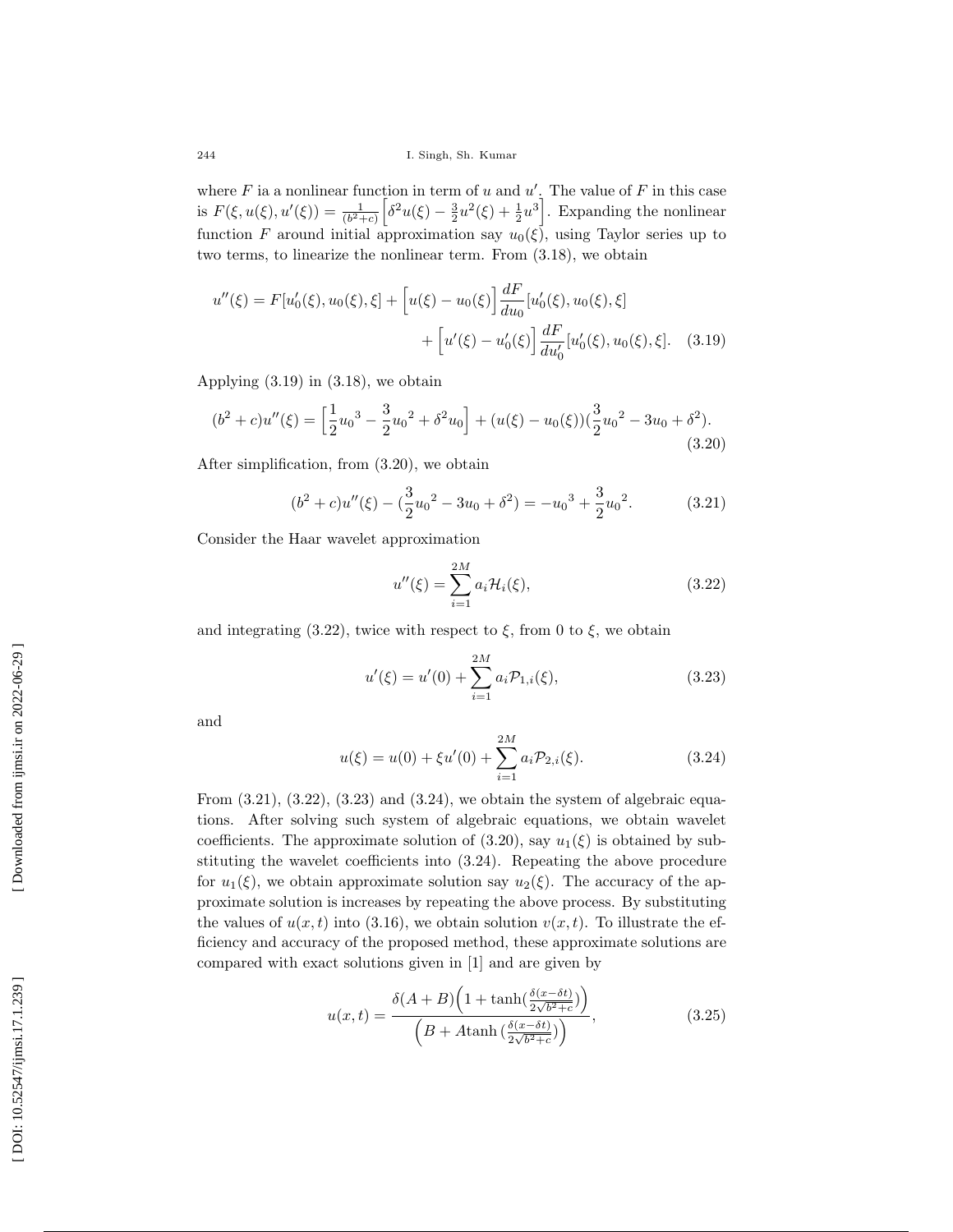provided  $A \neq \pm B$ , where A, B and  $\delta$  are free parameters. Accordingly the solution of  $v(x,t)$  is

$$
v(x,t) = \frac{1}{2\sqrt{b^2 + c}} \frac{\delta^2 (A+B)^2 (\sqrt{b^2 + c} - b)}{\left(B\cosh\left(\frac{\delta(x-\delta t)}{2\sqrt{b^2 + c}}\right) + A\sinh\left(\frac{\delta(x-\delta t)}{2\sqrt{b^2 + c}}\right)\right)^2}
$$
(3.26)

## 3.3 The Variant Boussinesq Equations:

In this section, we will apply the modified Haar wavelet method to find the approximate solution of the variant Boussinesq equation in the form

$$
\begin{cases} u_t + H_x + uu_x = 0, \\ H_t + (uH)_x + u_{xxx} = 0. \end{cases} \tag{3.27}
$$

Using the wave variable transformation  $u(x,t) = u(\xi)$  and  $H(x,t) = H(\xi), \xi =$  $x-\omega t$ , the system of partial differential equations is converted into the following system of ordinary differential equation

$$
\begin{cases}\n-\omega u' + H' + uu' = 0, \\
-\omega H' + (uH)' + u''' = 0.\n\end{cases}
$$
\n(3.28)

Solving the first equation of (3.28) for the function  $H = H(\xi)$ , we obtain the relation

$$
H = \omega u - \frac{1}{2}u^2.
$$
\n
$$
(3.29)
$$

Substituting (3.29) in the second equation of (3.28), we obtain the following ordinary differential equation

$$
u'' - \frac{1}{2}u^3 + \frac{3}{2}\omega u^2 - \omega^2 u = 0.
$$
 (3.30)

The exact solutions of (3.28) are finding by using MSE method as discussed in [13]. Consider the initial approximation is  $u_0(\xi)$ . After using the proposed method, we obtain

$$
u''(\xi) - (1 - 3u_0 + \frac{3}{2}u_0^2)u_{r+1} = -u_0^3 + \frac{3}{2}u_0^2.
$$
 (3.31)

From  $(3.31)$ ,  $(3.22)$ ,  $(3.23)$  and  $(3.24)$ , we obtain the system of algebraic equations. After solving such system of algebraic equations, we obtain wavelet coefficients. The approximate solution of  $(3.31)$ , say  $u_1(\xi)$  is obtained by substituting the wavelet coefficients into (3.24). Repeating the above procedure for  $u_1(\xi)$ , we obtain approximate solution say  $u_2(\xi)$ . The accuracy of the approximate solution is increases by repeating the above process. By substituting the values of  $u(x,t)$  into (3.29), we obtain solution  $H(x,t)$ . To illustrate the efficiency and accuracy of the proposed method, these approximate solutions are compared with exact solutions given in [13] and are given by

$$
u(x,t) = \omega \left( 1 \pm \tanh\left(\frac{\omega}{2}(x - \omega t)\right) \right),\tag{3.32}
$$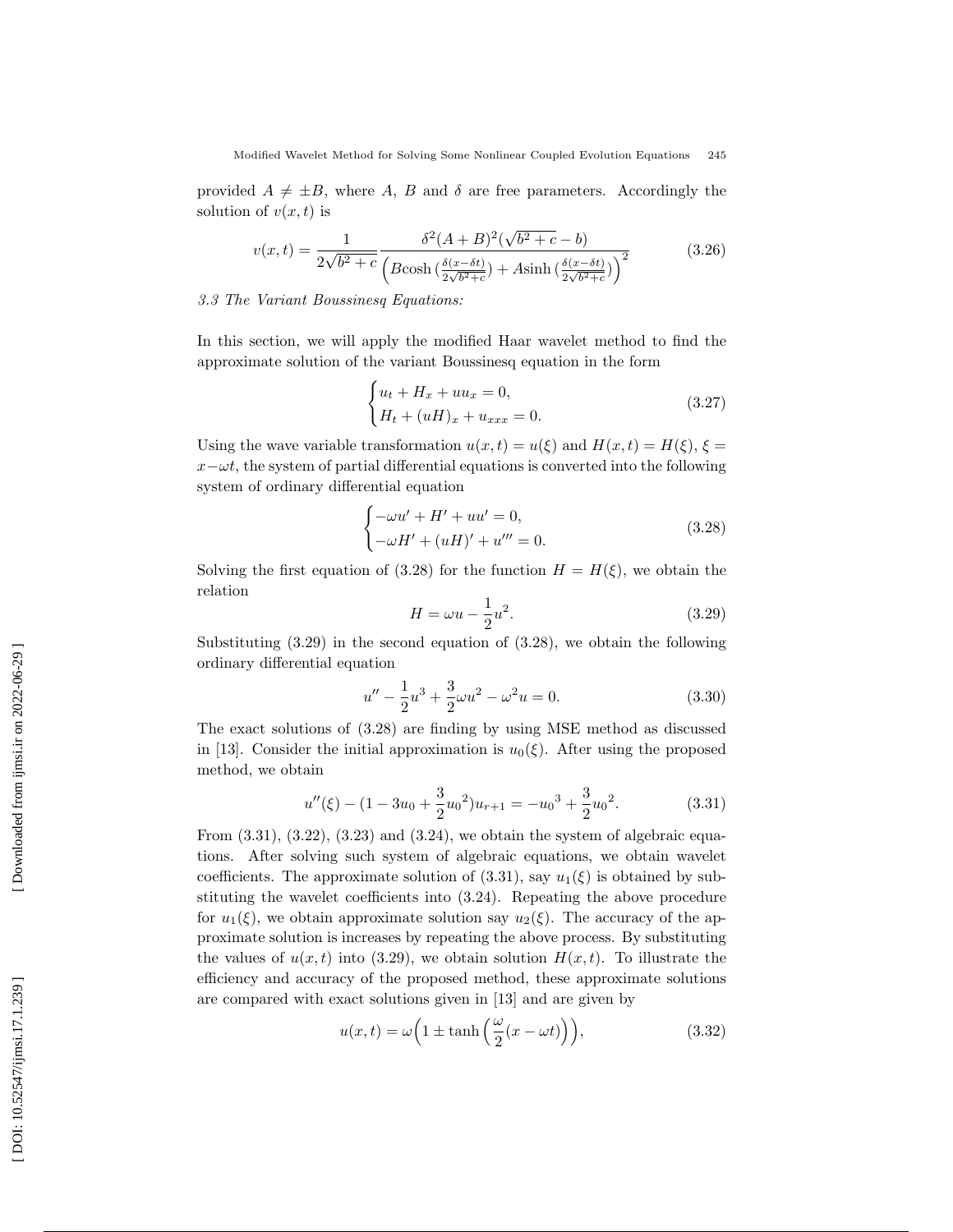and

$$
H(x,t) = \frac{\omega^2}{2} \sec h^2 \left(\frac{\omega}{2}(x - \omega t)\right).
$$
 (3.33)

### 4. Convergence of Haar wavelet method

The convergence of Haar wavelet method, given in [2] is stated below:

Assume that  $u(\xi)$  be a differentiable function with bounded first order derivative on [0, 1] and  $u_{2M}(\xi)$  be the Haar wavelet approximation solution. Then, the error function is

$$
error = || u(\xi) - u_{2M}(\xi) || \le \frac{1}{2^J}.
$$
\n(4.1)

From (3.18), we see that error is inversely proportional to the level of resolution. It ensures the convergence of Haar wavelet approximation at higher level of resolution J .

## 5. Convergence of quasilinearization technique

Consider the nonlinear second order differential equation

$$
y''(x) = F(y),\tag{5.1}
$$

with initial conditions

$$
y(0) = y(b) = 0.
$$
\n(5.2)

Using quasilinearization technique, from (5.1), we obtain

$$
y''_{r+1}(x) = F(y_r) + [y_{r+1}(x) - y_r(x)]F'(y_r),
$$
\n(5.3)

with initial conditions

$$
y_{r+1}(0) = y_{r+1}(b) = 0.
$$
\n(5.4)

Let  $y_0(x)$  be some initial approximation. Each function  $y_{r+1}(x)$  is a solution of a  $(5.3)$ , where  $y_r$  is always considered known and is obtained from the previous iteration. Now, subtracting rth equation from the  $(r+1)th$  equation, we obtain

$$
[y_{r+1} - y_r]'' =
$$
  

$$
f(y_r) - f(y_{r-1}) + [y_{r+1} - y_r]f'(y_r) - [y_r - y_{r-1}]f'(y_{r-1}).
$$
 (5.5)

Considering (5.5) as a differential equation for  $[y_{r+1} - y_r]$  and converting (5.5) into an integral equation, we obtain

$$
[y_{r+1} - y_r] =
$$
  

$$
\int_0^b K(x, y) \Big[ F(y_r) - F(y_{r-1}) + [y_{r+1} - y_r] F'(y_r) - [y_r - y_{r-1}] F'(y_{r-1}) \Big] dy,
$$
  
(5.6)

[DOI: 10.52547/ijmsi.17.1.239]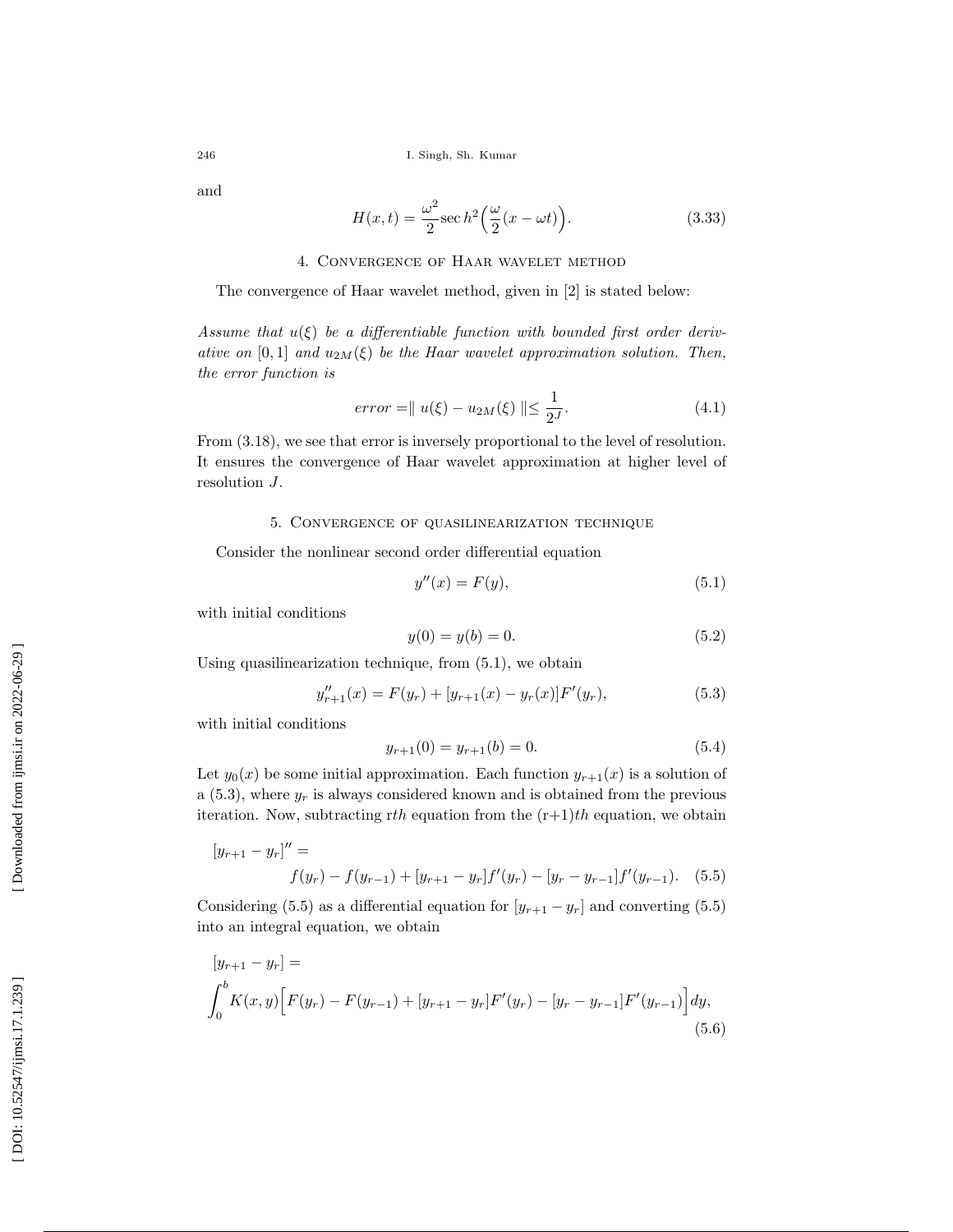where  $K(x, y)$  is a Green's function and is given by

$$
K(x,y) = \begin{cases} \frac{x(y-b)}{b}, & 0 \le x < y \le b, \\ \frac{(x-b)y}{b}, & b \ge x > y \ge 0. \end{cases}
$$
 (5.7)

It is observed that  $\max_{x,y} |K(x,y)| = \frac{b}{4}$ , where maximisation is taken over the region  $0 \le x < y \le b$ . Now, by using Taylor's series, we obtain

$$
F(y_r) = F(y_{r-1}) + [y_r - y_{r-1}]F'(y_{r-1}) + \frac{[y_r - y_{r-1}]^2}{2}F''(u), y_{r-1} < u < y_r. \tag{5.8}
$$

Consider max( $|F(y)|, |F'(y)| = m < \infty$  and  $\max_u(F''(u)) = k$ . From (5.6), we obtain

$$
\left| \left[ y_{r+1} - y_r \right] \right| \le
$$
\n
$$
\int_0^b |K(x, y)| \left[ \left| \left[ y_{r+1} - y_r \right] \right| \right| F'(y_r) \left| + \frac{\left[ y_r - y_{r-1} \right]^2}{2} \left| F''(u) \right| \right] dy. \tag{5.9}
$$

Taking maximization of (5.9), over x, we obtain

$$
\max_{x} |y_{r+1} - y_r| \le \frac{b}{4} \int_0^b \left[ \max_x |y_{r+1} - y_r| \mid m + \max_x \frac{|y_r - y_{r-1}|^2}{2} k \right] dy. \tag{5.10}
$$

After simplification, from (5.10), we obtain

$$
\max_{x} |[y_{r+1} - y_r] | \le \frac{b^2 m}{4} \max_{x} |[y_{r+1} - y_r] | + \frac{b^2 k}{8} \max_{x} [y_r - y_{r-1}]^2. \tag{5.11}
$$

After simplification, from (5.11), we obtain

$$
\max_{x} |[y_{r+1} - y_r] | \le \frac{\frac{b^2 k}{4}}{1 - \frac{b^2 m}{4}} \max_{x} [y_r - y_{r-1}]^2.
$$
 (5.12)

Thus, the convergence is quadratic in nature.

## 6. Numerical Experiments and discussion

To illustrate the accuracy and efficiency of the proposed method, some numerical examples are solved using proposed method. The obtained numerical results are compared with exact solutions. We also report  $L_{\infty}$ ,  $L_2$  and RMS errors of the computed solutions which are defined as

$$
L_{\infty}(u) = \max_{1 \le i \le 2M} \left| u_{Exact}(\xi_i) - u_{Approximate}(\xi_i) \right|, \tag{6.1}
$$

$$
L_2(u) = \sqrt{\sum_{i=1}^{2M} \left[ |u_{Exact}(\xi_i) - u_{Approximate}(\xi_i)| \right]^2},
$$
\n(6.2)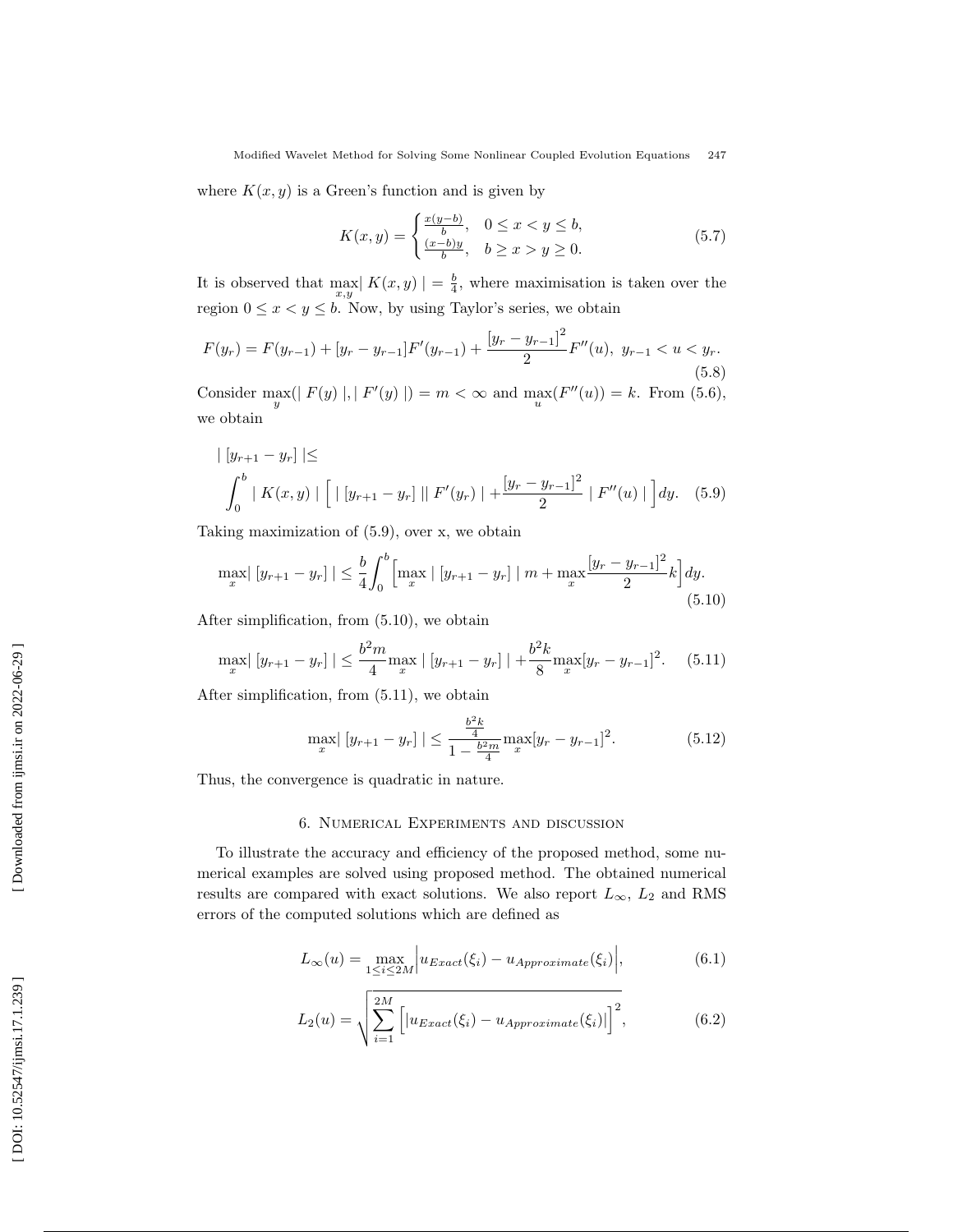and

$$
RMS = \sqrt{\frac{\sum_{i=1}^{2M} \left[ |u_{Exact}(\xi_i) - u_{Approximate}(\xi_i)| \right]^2}{2M}}.
$$
\n(6.3)

The method with far less degrees of freedom and with smaller CPU time provides better solutions than classical ones. Among all the wavelet families mathematically most simple are the Haar wavelets. We introduce a Haar wavelet method for solving two-dimensional coupled systems because it has many advantages features:

- Very high accuracy and fast transformation and possibility of implementation of fast algorithms compared with other known methods.
- The simplicity and the small computational costs resulting from the sparsity of the transform matrices and the small number of significant wavelet coefficients.
- Haar wavelet method is also very convenient for solving two-dimensional boundary value problems, as the boundary conditions are taken care of automatically.

#### Example 1.

For Equation (3.1), letting  $\eta = a = 1$ , the exact solution of (3.10) is

$$
u(x, y, t) = v(x, y, t) = \frac{3}{8} \sec h^2 \left(\frac{x + y - t}{2}\right).
$$
 (6.4)

Table 1 shows the comparison of different norms of errors of Example 1 for third iteration at different values of J. Table 2 show the comparison of Haar wavelet solution (Third iteration and J=9) with exact solution, FDM and ADM (Three-term approximation) at  $t = 0.1$ . Table 3 shows the computational time of each method used in Example 1. Figure 1 shows the comparison of solutions  $u(\xi)$  and  $v(\xi)$  of Example 1 for third iteration for  $J = 4$ . Figure 2 shows the comparison of absolute errors of Example 1 for third iteration at  $J = 4$ . Figure 3 and Figure 4 shows the physical behavior of solutions of Example 1 at  $t = 1/32$  and  $t = 31/32$  respectively.

## Example 2.

For Equation (3.1), letting  $\eta = 4a$  and  $a = 1$ , the exact solutions of (3.10), is given by

$$
u(x, y, t) = v(x, y, t) = \frac{3}{2}\sec h^{2}(x + y - 4t).
$$
 (6.5)

Table 4 shows the comparison of different norms of errors of Example 2 for third iteration at different values of J. Table 5 show the comparison of Haar wavelet solution (Third iteration and J=9) with exact solution, FDM and ADM at  $t = 0.025$ . Table 6 shows the computational time of each method used in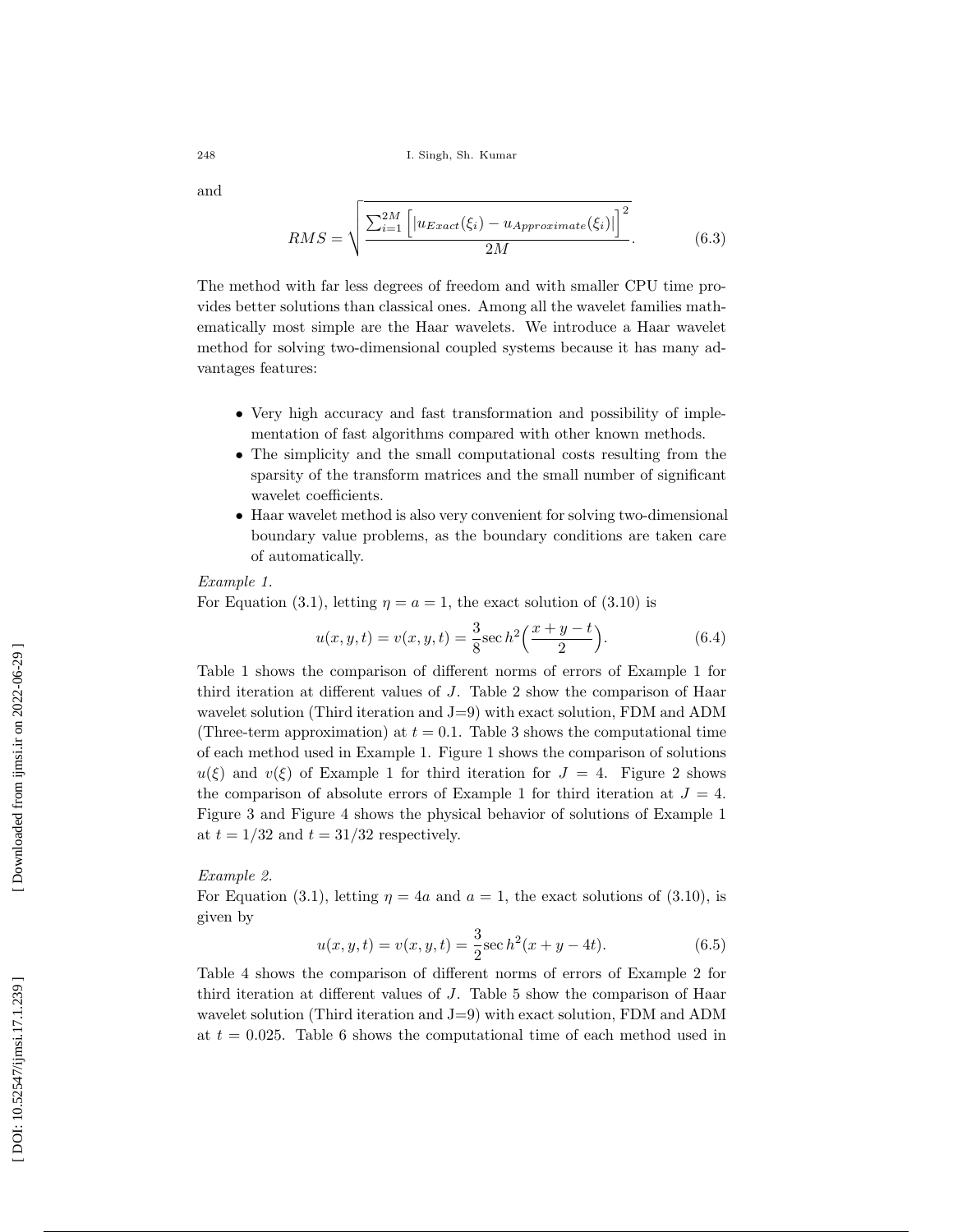|                | 2M | $L_{\infty}(\xi)$ | $L_2(\xi)$  | RMS error   |
|----------------|----|-------------------|-------------|-------------|
|                |    |                   |             |             |
|                | 4  | 2.7026E-004       | 4.4369E-004 | 2.2185E-004 |
| $\mathfrak{D}$ | 8  | 6.2056E-005       | 1.0861E-004 | 3.8399E-005 |
| 3              | 16 | 1.6099E-005       | 2.7448E-005 | 6.8621E-006 |
| $\overline{4}$ | 32 | 4.1201E-006       | 6.8883E-006 | 1.2177E-006 |

Modified Wavelet Method for Solving Some Nonlinear Coupled Evolution Equations 249

Table 1. Comparison of errors of Example 1 at third iterations for different values of J.

| $x = v$ | Exact solution | Haar wavelet     | FDM solution | ADM solution |
|---------|----------------|------------------|--------------|--------------|
|         |                | solution $(J=9)$ |              |              |
| 0.1     | 0.3740640602   | 0.3740640603     | 0.3741000000 | 0.3740640625 |
| 0.2     | 0.3666874675   | 0.3666874681     | 0.3667835408 | 0.3666890625 |
| 0.3     | 0.3525055683   | 0.3525055699     | 0.3526443326 | 0.3525390625 |
| 0.4     | 0.3325693099   | 0.3325693127     | 0.3327340362 | 0.3328140625 |
| 0.5     | 0.3082504610   | 0.3082504649     | 0.3084275266 | 0.3093140625 |

TABLE 2. Comparison of solutions of Example 1 at  $t = 0.1$ .

| 2M | Comput. time of Haar    |              | Comput. time of   Comput. time of |
|----|-------------------------|--------------|-----------------------------------|
|    | wavelet method (in sec) | ADM (in sec) | FDM (in sec)                      |
|    | 0.22                    | 0.27         | 0.31                              |
| 8  | 0.38                    | 0.52         | 0.55                              |
| 16 | 1.59                    | 2.05         | 2.25                              |
| 32 | 7.12                    | 9.57         | 10.22                             |
| 64 | 15.58                   | 19.18        | 20.12                             |

Table 3. Comput. times of different methods of Ex 1.

Example 2. Figure 5 and Figure 6 shows the physical behavior of solutions of Example 2 at  $t = 1/32$  and  $t = 23/32$  respectively. Figure 7 shows the comparison of solutions  $u(\xi)$  and  $v(\xi)$  of Example 2 for third iteration for  $J = 4$ . Figure 8 shows the comparison of absolute errors of Example 2 for third iteration at  $J = 4$ .

Example 3.

For Equation (3.1), letting  $\eta = -4a$  and  $a = 1$ , the exact solution is

$$
u(x, y, t) = v(x, y, t) = \frac{1}{2} [1 - 3 \tanh^{2}(x + y + 4t)].
$$
\n(6.6)

Table 7 shows the comparison of different norms of errors of Example 3 for third iteration at different values of J. Table 8 shows the comparison of Haar wavelet solution (Third iteration and J=4) with exact solution and FDM at  $t = 0.025$ . Table 9 shows the computational time of each method used in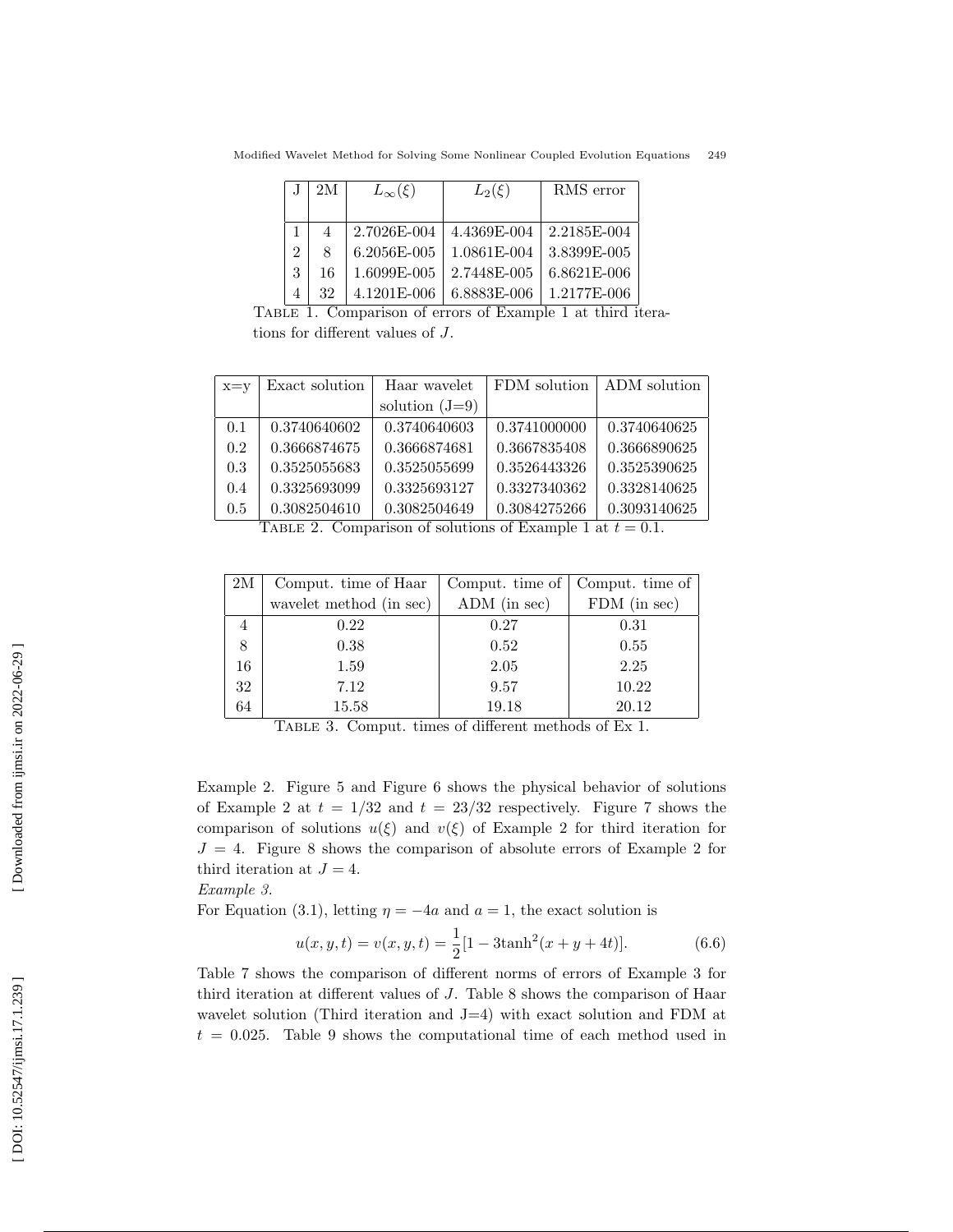



FIGURE 2. Absolute errors of Example 1 for third iteration at  $J =$ 4.

|   | 2M | $L_{\infty}(\xi)$ | $L_2(\xi)$  | RMS error   |
|---|----|-------------------|-------------|-------------|
|   |    |                   |             |             |
|   | 4  | 5.7587E-003       | 1.1613E-002 | 4.1059E-003 |
| 2 | 8  | 1.4085E-003       | 3.0346E-003 | 1.0729E-003 |
| 3 | 16 | 3.4106F-004       | 7.6843E-004 | 2.7168E-004 |
|   | 32 | 8.7036E-005       | 1.9274F-004 | 6.8144E-005 |

Table 4. Comparison of errors of Example 2 at third iterations for different values of J.

| $x = v$ | Exact solution | Haar wavelet     | FDM solution | ADM solution |
|---------|----------------|------------------|--------------|--------------|
|         |                | solution $(J=9)$ |              |              |
| 0.1     | 1.4850994362   | 1.4850994409     | 1.4850000000 | 1.4850994333 |
| 0.2     | 1.3727054427   | 1.3727054783     | 1.3719483800 | 1.3726869000 |
| 0.3     | 1.1796715994   | 1.1796716707     | 1.1781602658 | 1.1786458333 |
| 0.4     | 0.9521093849   | 0.9521094706     | 0.9503031742 | 0.9384322333 |
| 0.5     | 0.7303760417   | 0.7303761128     | 0.7288876135 | 0.6399501000 |

TABLE 5. Comparison of solutions of Example 2 at  $t = 0.025$ .

Example 3. Figure 9 show the comparison of solutions of Example 3 for third iteration at  $J = 4$  and Figure 10 show the absolute errors of Example 3 for third iteration at  $J = 4$ .

Example 4: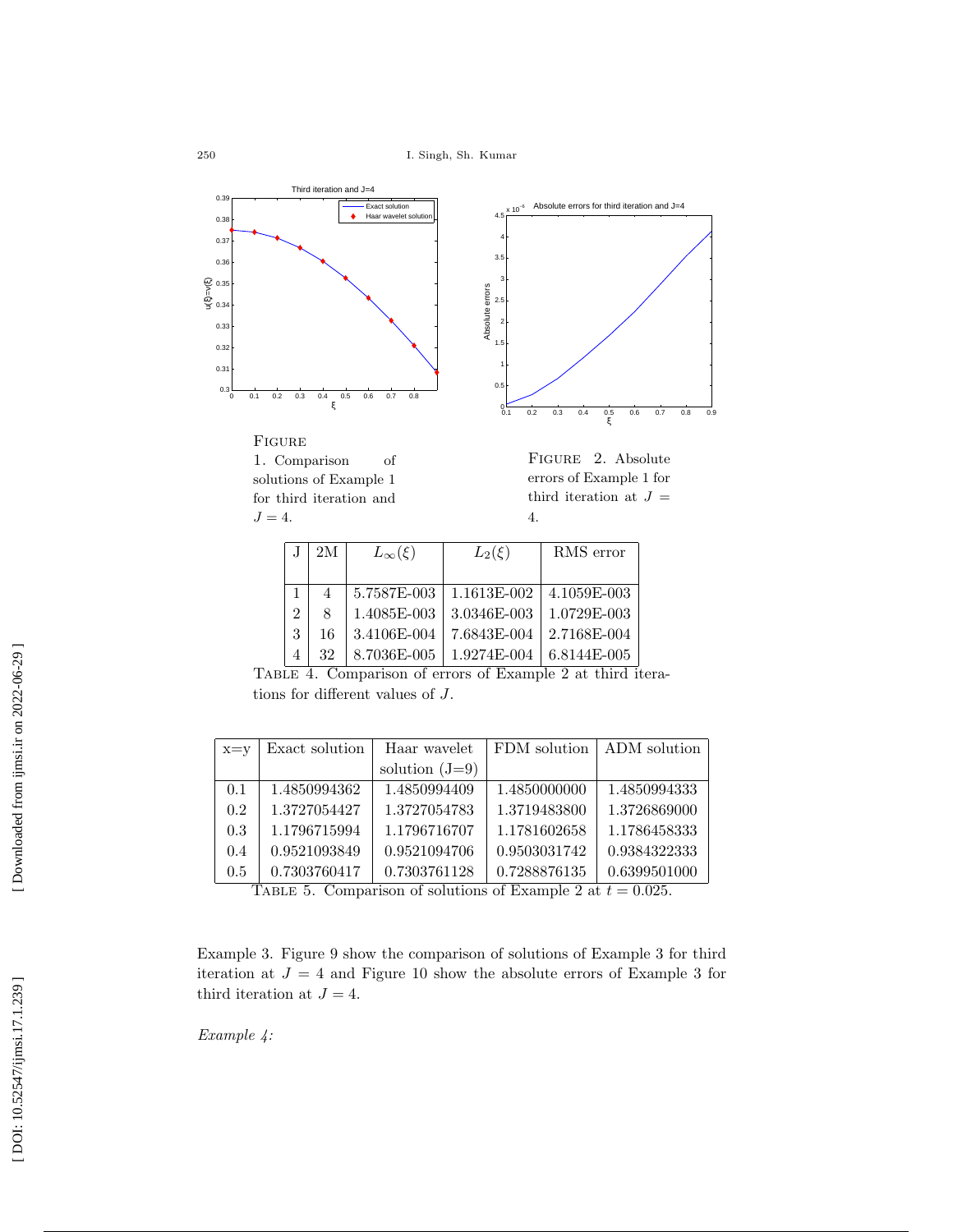| 2M | Comput. time of Haar    |              | Comput. time of Comput. time of |
|----|-------------------------|--------------|---------------------------------|
|    | wavelet method (in sec) | ADM (in sec) | FDM (in sec)                    |
|    | 0.27                    | 0.28         | 0.31                            |
| 8  | 0.29                    | 0.44         | 0.56                            |
| 16 | 1.49                    | 2.01         | 2.15                            |
| 32 | 4.28                    | 5.22         | 6.01                            |
| 64 | 13.33                   | 18.25        | 19.12                           |

Modified Wavelet Method for Solving Some Nonlinear Coupled Evolution Equations 251

Table 6. Comput. times of different methods of Ex 2.



In Equation (3.14), take  $c = 3, b = 1$  and  $\delta = 1$ . If  $A = 0, B = 1$ , the exact solution is

$$
u(x,t) = 1 + \tanh\left(\frac{x-t}{4}\right),
$$
 (6.7)

and

$$
v(x,t) = \frac{1}{4}\sec h^2\left(\frac{x-t}{4}\right).
$$
 (6.8)

Table 10 and Table 11 shows the different norms of errors of Example 4 for solution  $u(x,t)$  and  $v(x,t)$  for third iteration at different values of J. Table 12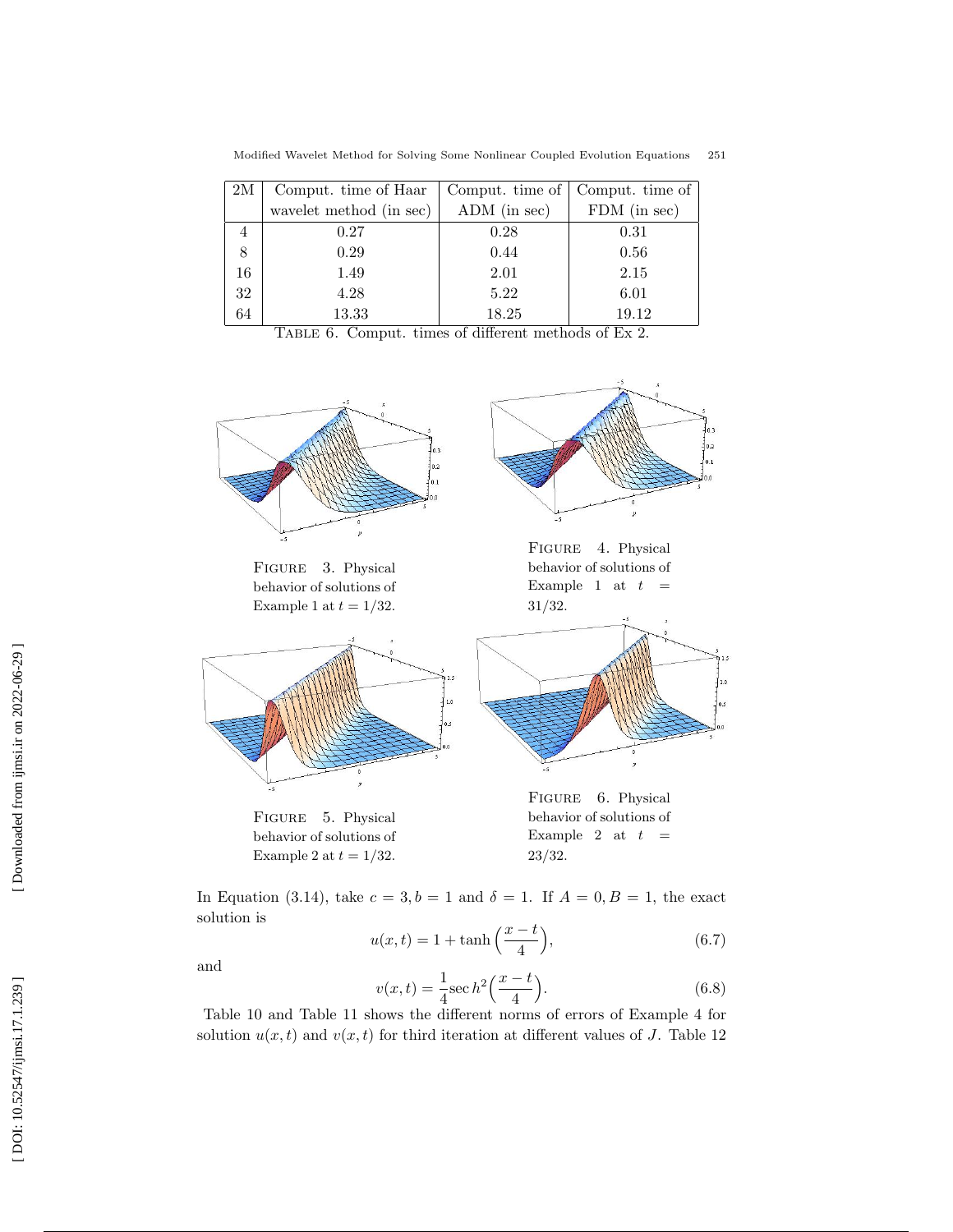



FIGURE 8. Absolute errors of Example 2 for third iteration at  $J =$ 4.

|   | 2M | $L_{\infty}(\xi)$ | $L_2(\xi)$  | RMS error   |
|---|----|-------------------|-------------|-------------|
|   |    | 5.7587E-003       | 1.1613E-002 | 5.8066E-003 |
| 2 | 8  | 1.4085E-003       | 3.0346E-003 | 1.0729E-003 |
| 3 | 16 | 3.4106E-004       | 7.6843E-004 | 1.9211E-004 |
|   | 32 | 8.7036E-005       | 1.9274E-004 | 3.4072E-005 |

Table 7. Comparison of errors of Example 3 at third iterations for different values of J.

| $x = v$ | Exact solution | Haar wavelet     | FDM solution |
|---------|----------------|------------------|--------------|
|         |                | solution $(J=4)$ |              |
| 0.05    | 0.4415644744   | 0.4415820320     | 0.4411910000 |
| 0.10    | 0.3727054427   | 0.3727426501     | 0.3719483800 |
| 0.15    | 0.2834581791   | 0.2835158273     | 0.2822940010 |
| 0.20    | 0.1796715994   | 0.1797446173     | 0.1781602658 |
| 0.25    | 0.0673666438   | 0.0674493873     | 0.0656304767 |

TABLE 8. Comparison of solutions of Example 3 at  $t = 0.025$ .

and Table 13 shows the comparison of Haar wavelet solutions  $u(x,t)$  and  $v(x,t)$ (Third iteration and J=4) with exact solution and FDM. Table 14 shows the computational time of each method used in Example 4. Figure 11 shows the comparison of solution  $u(x,t)$  with exact solution for third iteration at  $J=3$ . Figure 12 shows the comparison of absolute errors of solution  $u(x, t)$  for third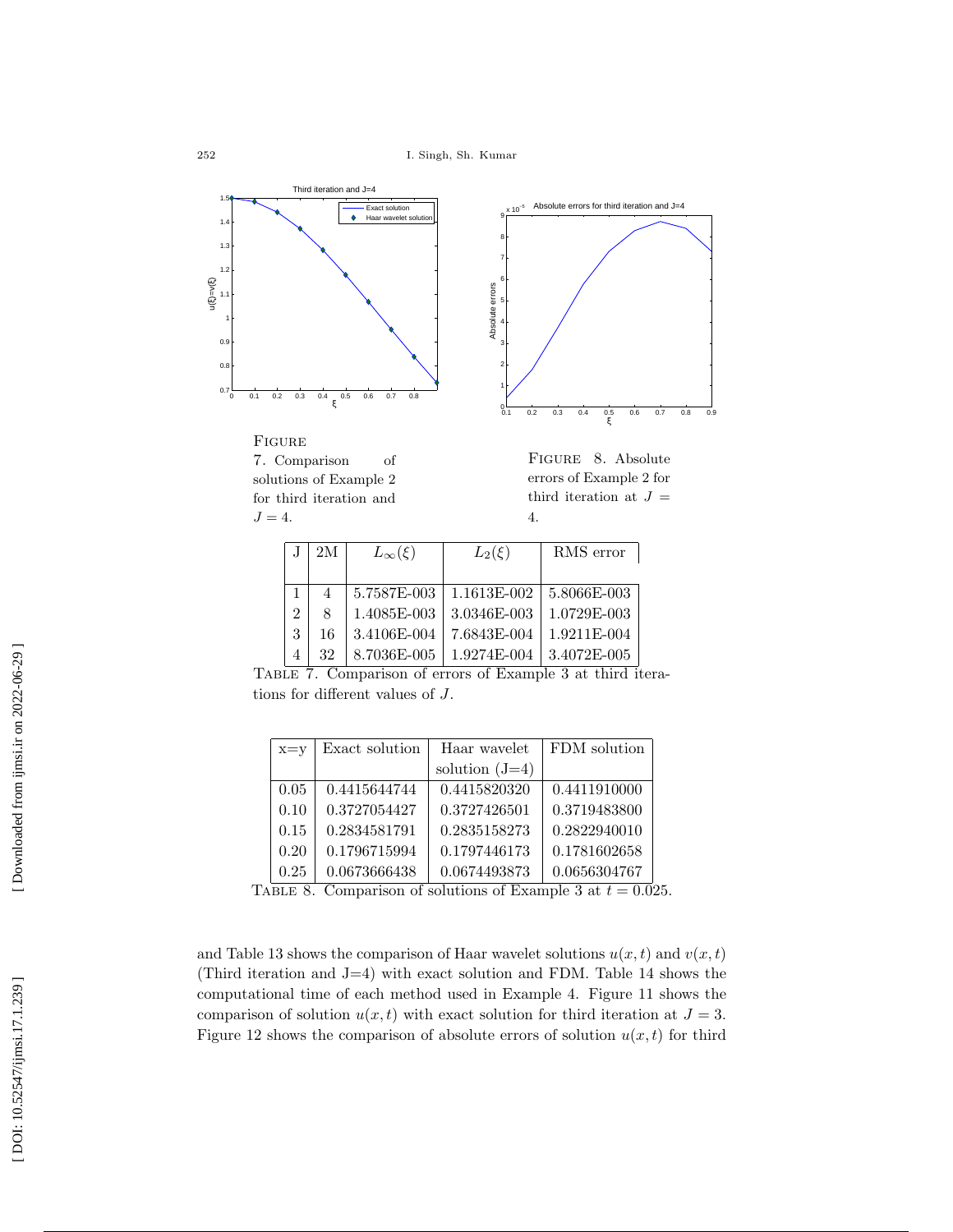| 2M | Comput. time of Haar    | Comput. time of |
|----|-------------------------|-----------------|
|    | wavelet method (in sec) | FDM (in sec)    |
| 4  | 0.27                    | 0.32            |
| 8  | 0.35                    | 1.12            |
| 16 | 1.52                    | 2.38            |
| 32 | 7.48                    | 8.12            |
| 64 | 15.03                   | 19.24           |

Modified Wavelet Method for Solving Some Nonlinear Coupled Evolution Equations 253

Table 9. Comput. time of different methods of Ex 3.



Figure 9. Physical behavior of solutions of Example 3 for  $-5 \le$  $x \leq 5, -5 \leq y \leq 5$  and  $t = 1/32.$ 

Figure 10. Physical behavior of solutions of Example 3 for  $-5 \le$  $x \leq 5, -5 \leq y \leq 5$  and  $t = 23/32.$ 

|   | 2M | $L_{\infty}(\xi)$ | $L_2(\xi)$  | <b>RMS</b>  |
|---|----|-------------------|-------------|-------------|
|   |    |                   |             |             |
|   | 4  | 1.4082E-004       | 2.6606E-004 | 1.3303E-004 |
| 2 | 8  | 3.4459E-005       | 6.6322E-005 | 2.3448E-005 |
| 3 | 16 | 8.6882E-006       | 1.6616E-005 | 4.1541E-006 |
| 4 | 32 | 2.1846E-006       | 4.1572E-006 | 7.3489E-007 |

TABLE 10. Comparison of errors of solution  $u(x, t)$  of Example 4 at third iterations for different values of J .

iteration at  $J = 3$ . Figure 13, Figure 14, Figure 15 and Figure 16 shows the physical behavior of solutions of Example 4 for different  $x$  and  $t$ .

Example 5: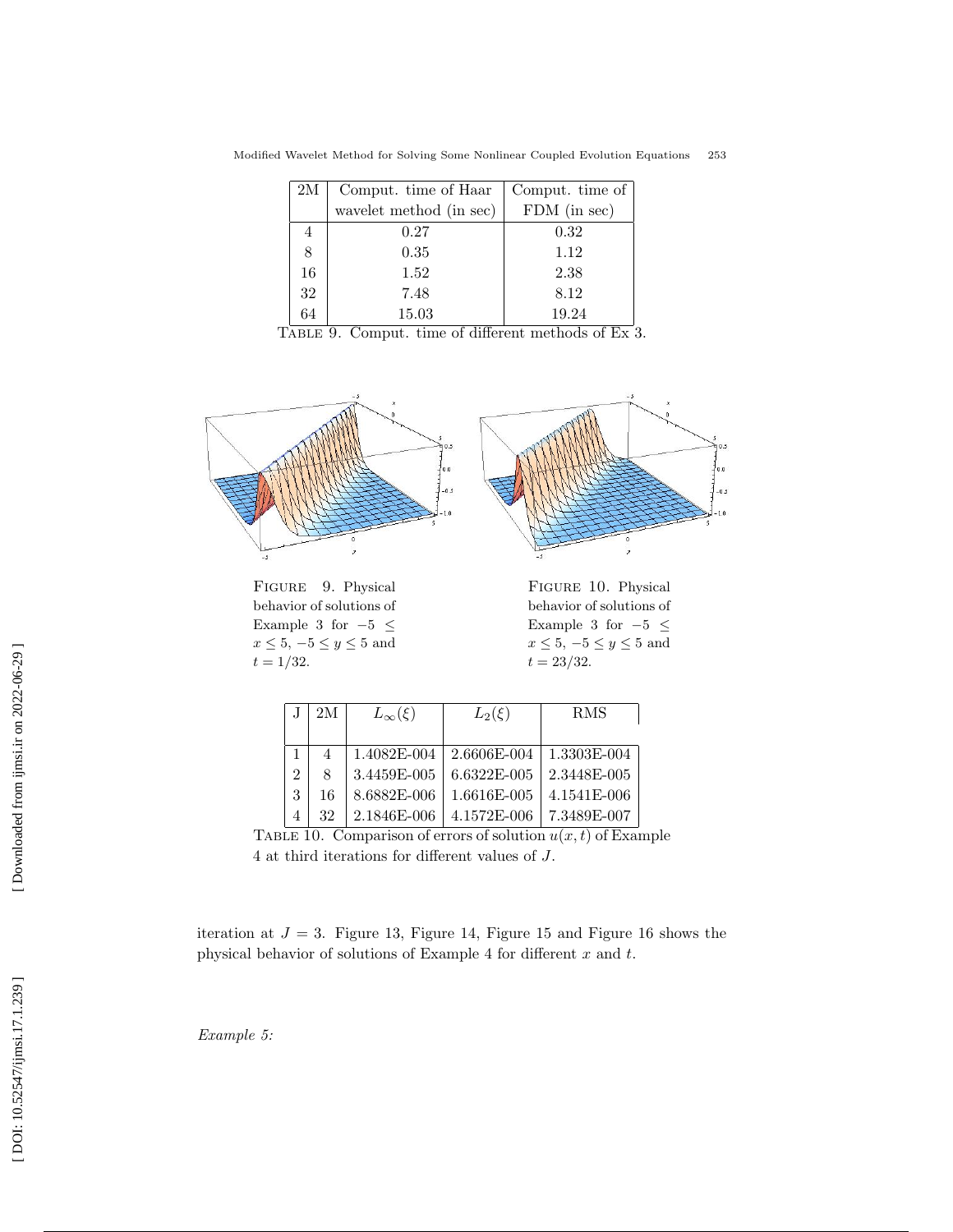254 I. Singh, Sh. Kumar

Absolute errors

Absolute errors







<sub>x 10</sub><sup>-6</sup> Absolute errors for third iteration and J=3

iteration at  $J=3$ .

|                             | 2M | $L_{\infty}(\xi)$ | $L_2(\xi)$  | RMS         |
|-----------------------------|----|-------------------|-------------|-------------|
|                             |    |                   |             |             |
|                             | 4  | 2.3410E-004       | 5.6391E-004 | 2.8196E-004 |
| $\mathcal{D}_{\mathcal{L}}$ | 8  | 5.8576E-005       | 1.4093E-004 | 4.9828E-005 |
| 3                           | 16 | 1.4647E-005       | 3.5231E-005 | 8.8078E-006 |
| 4                           | 32 | 3.6564E-006       | 8.8174E-006 | 1.5587E-006 |

TABLE 11. Comparison of errors of solution  $v(x, t)$  of Example 4 at third iterations for different values of J .

| $\mathbf x$ | Exact solution | Haar wavelet     | FDM solution |
|-------------|----------------|------------------|--------------|
|             |                | solution $(J=4)$ |              |
| 0.5         | 1.0249947929   | 1.0249945464     | 1.0250000000 |
| 0.9         | 1.0499583749   | 1.0499578713     | 1.0499995120 |
| 1.3         | 1.0748596906   | 1.0748589283     | 1.0749980499 |
| 1.7         | 1.0996679946   | 1.0996669801     | 1.0999951312 |
| 2.1         | 1.1243530017   | 1.1243517497     | 1.1249902791 |

TABLE 12. Comparison of solutions  $u(x,t)$  of Example 4 at  $t = 0.1$ .

In Equation (3.28), take  $\omega = 1$ . The exact solution is

$$
u(x,t) = 1 + \tanh\left(\frac{x-t}{2}\right),
$$
 (6.9)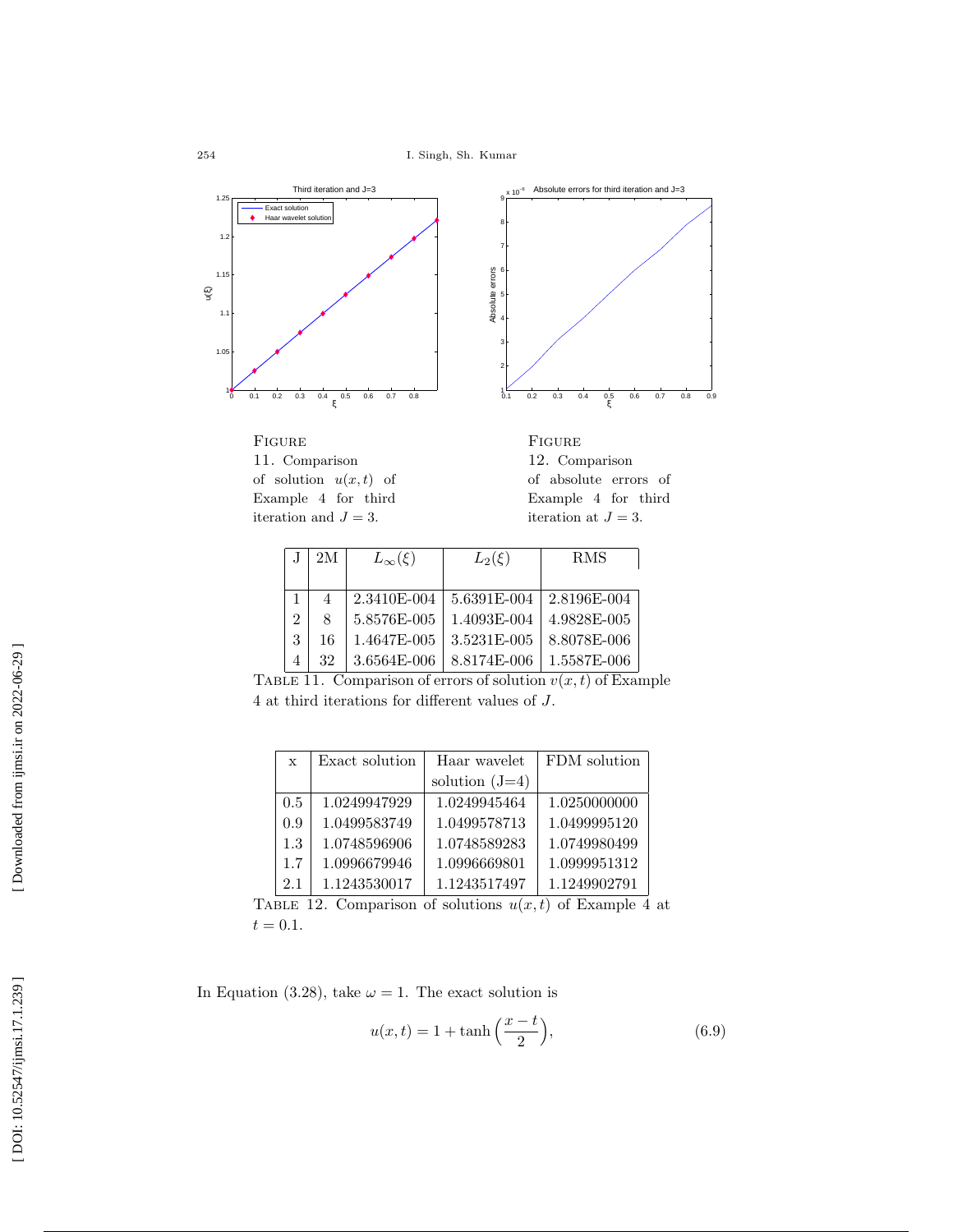

Modified Wavelet Method for Solving Some Nonlinear Coupled Evolution Equations 255

Figure 15. Physical behavior of  $v(x,t)$  of Example 4 for  $0 \leq x \leq$ 10 and  $0 \le t \le 10$ .

Figure 16. Physical behavior of  $v(x,t)$  of Example 4 for  $0 \leq x \leq$ 20 and  $0 \le t \le 30$ .

| $\mathbf{x}$ | Exact solution | Haar wavelet     | FDM solution |
|--------------|----------------|------------------|--------------|
|              |                | solution $(J=4)$ |              |
| 0.5          | 0.2498438150   | 0.2498462573     | 0.2497875000 |
| 0.9          | 0.2493760401   | 0.2493796965     | 0.2487549041 |
| 1.3          | 0.2485990066   | 0.2486026594     | 0.2472022671 |
| 1.7          | 0.2475165727   | 0.2475190471     | 0.2450296734 |
| 2.1          | 0.2461340827   | 0.2461342776     | 0.2422372366 |

TABLE 13. Comparison of solutions  $v(x,t)$  of Example 4 at  $t=0.1$ .

$$
H(x,t) = \frac{1}{2}\sec h^2\left(\frac{x-t}{2}\right).
$$
 (6.10)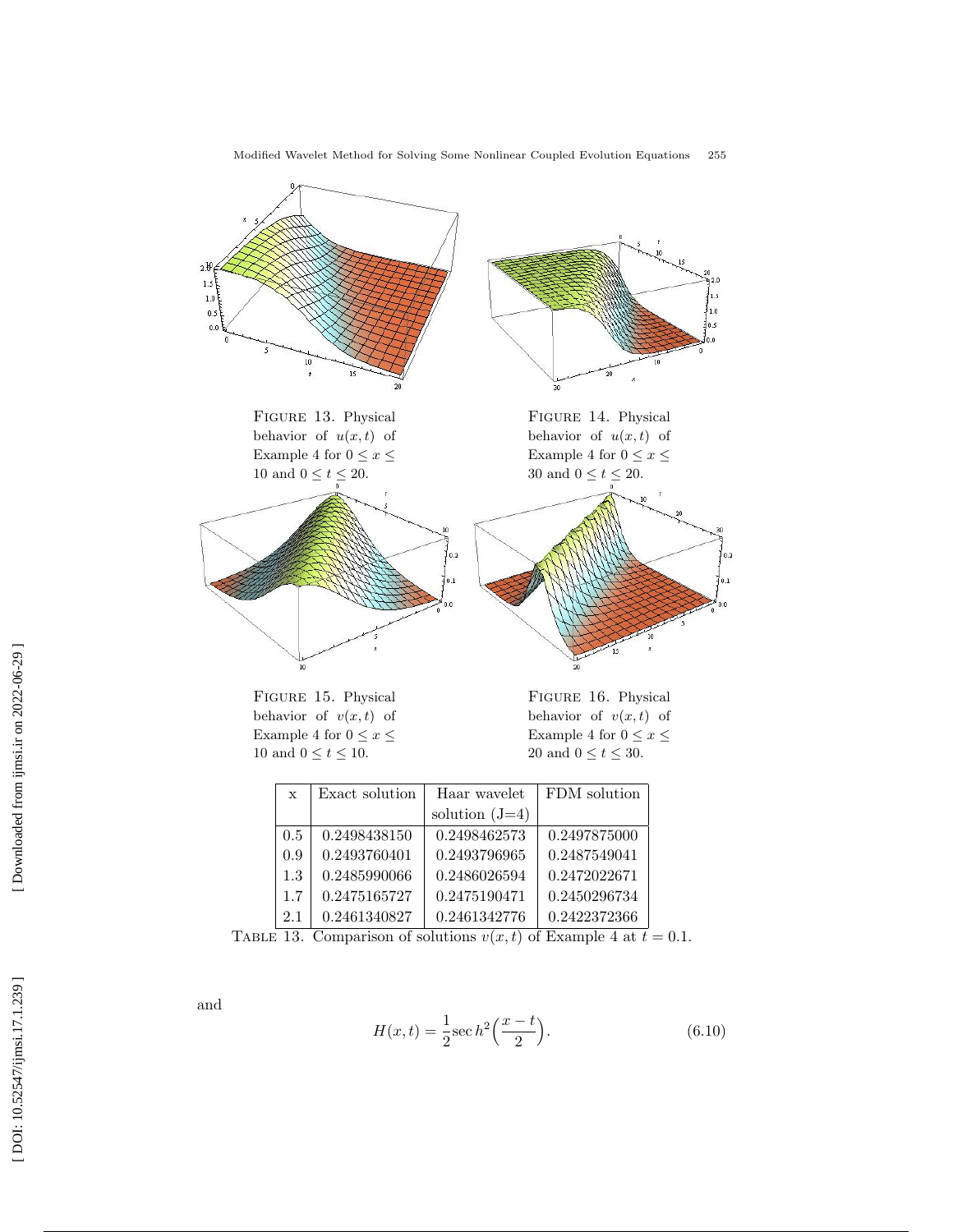256 I. Singh, Sh. Kumar

| 2M | Comput. time of Haar    | Comput. time of |
|----|-------------------------|-----------------|
|    | wavelet method (in sec) | FDM (in sec)    |
|    | 0.23                    | 0.33            |
|    | 0.37                    | 0.44            |
| 16 | 1.19                    | 2.02            |
| 32 | 8.14                    | 8.32            |
| 64 | 14.11                   | 16.10           |

Table 14. Comput. time of different methods of Example 4.

Table 15 and Table 16 show the comparison of numerical solutions  $u(x, t)$  and  $H(x, t)$  with exact solution and FDM. Table 17 shows the computational time of each method used in Example 5.

| ξ   | Exact solution | Haar wavelet     | FDM solution |
|-----|----------------|------------------|--------------|
|     |                | solution $(J=4)$ |              |
| 0.1 | 1.0499583749   | 1.0499564059     | 1.0500000000 |
| 0.2 | 1.0996679946   | 1.0996639956     | 1.0997506250 |
| 0.3 | 1.1488850336   | 1.1488790371     | 1.1490074595 |
| 0.4 | 1.1973753202   | 1.1973674436     | 1.1975357990 |
| 0.5 | 1.2449186624   | 1.2449090881     | 1.2451149991 |
| 0.6 | 1.2913126124   | 1.2913014557     | 1.2915422585 |
| 0.7 | 1.3363755443   | 1.3363628759     | 1.3366357074 |
| 0.8 | 1.3799489622   | 1.3799349146     | 1.3802367217 |
| 0.9 | 1.4218990052   | 1.4218837444     | 1.4222114255 |

TABLE 15. Comparison of solutions  $u(x,t)$  of Example 5 for  $\omega=1.$ 

## 7. Stability of proposed method

There are many ways to describe the idea of stability analysis. Clearly a computation is stable if it does not "blow up". In this section, we find the stability of the numerical computations using the procedure based on Patra & Ray (2014). The stability of a numerical computation is calculated by taking the different length step size  $\omega$ . To obtain a stable result, a set of different length step sizes are considered. The stability criterion in this analysis is related with  $1\%$  of the relative error to  $u_0$  for the given simulation time.

$$
R.E = \left| \frac{u_{Approximate} - u_0}{u_{Approximate}} \right| \times 100 \le 1\%,\tag{7.1}
$$

where  $u_{Approximate}$  is the approximated value of u, which is obtained from our proposed method. To show the behavior of solutions of above examples,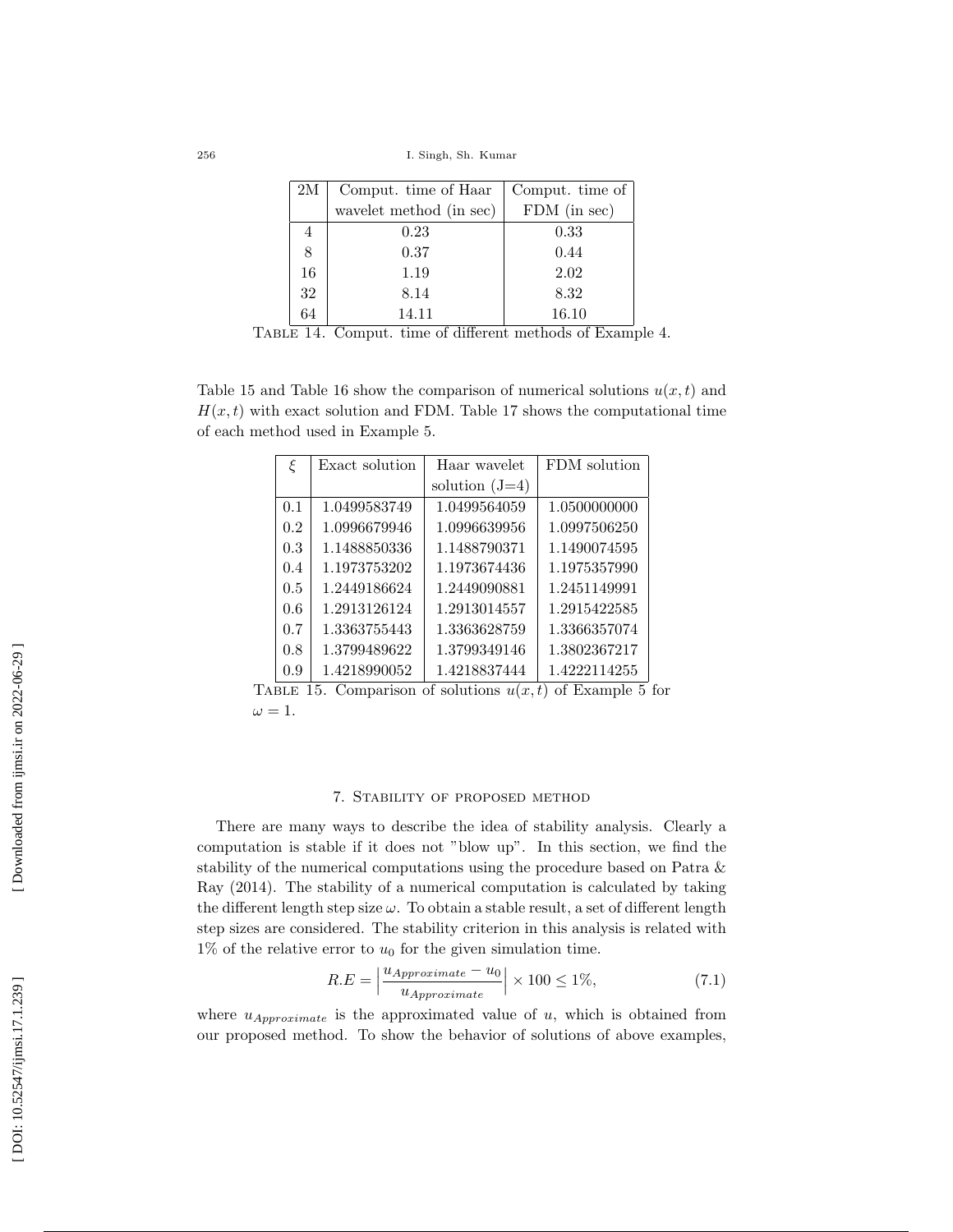| ξ   | Exact solution | Haar wavelet     | FDM solution |
|-----|----------------|------------------|--------------|
|     |                | solution $(J=4)$ |              |
| 0.1 | 0.4987520803   | 0.4987521787     | 0.4987500000 |
| 0.2 | 0.4950331454   | 0.4950335439     | 0.4950249064 |
| 0.3 | 0.4889166233   | 0.4889175161     | 0.4888983884 |
| 0.4 | 0.4805214914   | 0.4805230460     | 0.4804898040 |
| 0.5 | 0.4700074244   | 0.4700097692     | 0.4699593185 |
| 0.6 | 0.4575684809   | 0.4575717309     | 0.4575015557 |
| 0.7 | 0.4434257465   | 0.4434300078     | 0.4433382002 |
| 0.8 | 0.4278193930   | 0.4278247303     | 0.4277100177 |
| 0.9 | 0.4110006146   | 0.4110070531     | 0.4108687560 |

Modified Wavelet Method for Solving Some Nonlinear Coupled Evolution Equations 257

TABLE 16. Comparison of solutions  $H(x,t)$  of Example 5 for  $\omega = 1$ .

| 2M | Comput. time of Haar    | Comput. time of |
|----|-------------------------|-----------------|
|    | wavelet method (in sec) | FDM (in sec)    |
| 4  | 0.24                    | 0.29            |
|    | 0.36                    | 1.14            |
| 16 | 1.54                    | 2.25            |
| 32 | 5.43                    | 6.38            |
| 64 | 13.20                   | 20.14           |

Table 17. Comput. time of different methods of Example 5.

consider the interval  $0.125 \leq \omega \leq 0.0009765625$ .

For Example 1, take  $u_0 = 0.374$ , the values of R.E is less than 0.02%.

For Example 2, take  $u_0 = 1.48$ , the values of R.E is less than 0.3%.

For Example 3, take  $u_0 = 0.44$ , the values of R.E is less than 0.3%.

For Example 4, take  $u_0 = 1.00$ , the values of R.E is less than 0.31%.

For Example 5, take  $u_0 = 1.04$ , the values of R.E is less than 0.9%.

From above numerical computation, we see that all the relative errors are less than 1% for the given interval of  $\omega$ , which confirm the computational stability of u by our proposed method. Therefore, the proposed method is stable.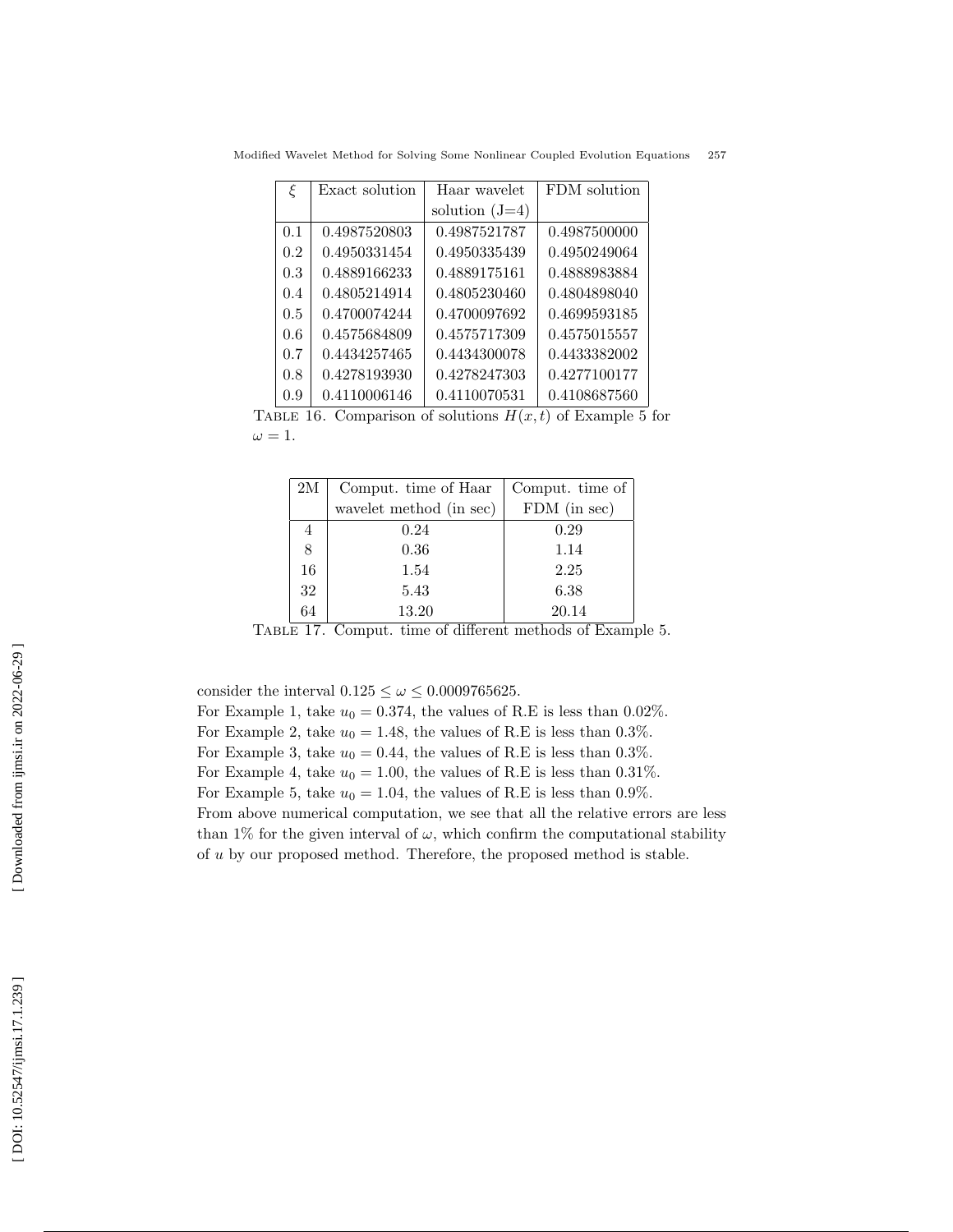#### 258 I. Singh, Sh. Kumar

### 8. CONCLUSION

It is concluded that, the proposed Haar wavelet method is computationally simple, numerically fast for solving coupled evolution equations arising in mathematical physics. The approximate solutions tends to exact solutions by increasing level of resolutions and number of iterations. The significant feature of proposed method is that it is applicable for high dimension problems (see, for Example 1). It is easy to handle ordinary differential equations rather than partial differential equations for nonlinear problems. This method with far less degrees of freedom and with smaller CPU time provides solutions with negligible error. For getting the necessary accuracy the number of calculation points may be increased.

### **ACKNOWLEDGMENT**

We are grateful to the anonymous reviewers for their valuable comments which led to the improvement of the manuscript.

#### **REFERENCES**

- 1. M. Alquran, A. Qawasmeh, Soliton Solutions of Shallow Water Wave Equations by Mean of G'/G Expansion Method, Journal of Applied Analysis and Computation,  $4(3)$ , (2014), 221–229.
- 2. E. Babolian, A. Shahsavaran, Numerical Solution of Nonlinear Fredholm Integral Equations of the Second Kind Using Haar Wavelet, Journal of Computational and Applied Mathematics, 225, (2009), 87-95.
- 3. A. Bekir, A. Cevikel, The Tanh-coth Method Combined with the Riccati Equation for Solving Nonlinear Coupled Equation in Mathematical Physics, Journal of King Saud University–Science, **23**, (2011), 127-132.
- 4. A.H. Bhrawy, An Efficient Jacobi Pseudospectral Approximation for Nonlinear Complex Generalised Zakharov System, Appl. Math. Comput., 247, (2014), 30-46.
- 5. A. H. Bhrawy, A Highly Accurate Collocation Algorithm for  $1 + 1$  and  $2 + 1$  Fractional Percolation Equations, *J. Vibrat. Control*, **22**, (2016), 2288-2310.
- 6. I. Celik, Haar Wavelet Method for Solving Generalized Burgers-Huxley Equation, Arab Journal of Mathematical Sciences, 18(1), (2012), 25-37.
- 7. C. F. Chen, C. H. Hsiao, Haar Wavelet Method for Solving Lumped and Distributed– parameter Systems, IEE Proc., Control Theory Appl., 144, (1997), 87-94.
- 8. E. H. Doha, A. H. Bhrawy, A Jacobi Spectral–Galerkin Method for the Integrated Forms of Fourth–order Elliptic Differential Equations, Num. Methods Par. Diff. Equ., 25, (2009), 712–739.
- 9. E. H. Doha, A. H. Bhrawy, An Efficient Direct Solver for Multidimensional Elliptic Robin Boundary Value Problems Using a Legendre Spectral–Galerkin Method, Comp. Math. Appl., **64**, (2012), 558-571.
- 10. A. Haar, Zur Theorie Der Orthogonalen Funktionsysteme, Math. Annal. , 69, (1910), 331–371.
- 11. G. Hariharan, K. Kannan, A Comparison of Haar Wavelet and Adomian Decomposition Method for Solving One-dimensional Reaction-diffusion Equation, International Journal of Applied Mathematics and Computation,  $2(1)$ ,  $(2010)$ , 50-61.